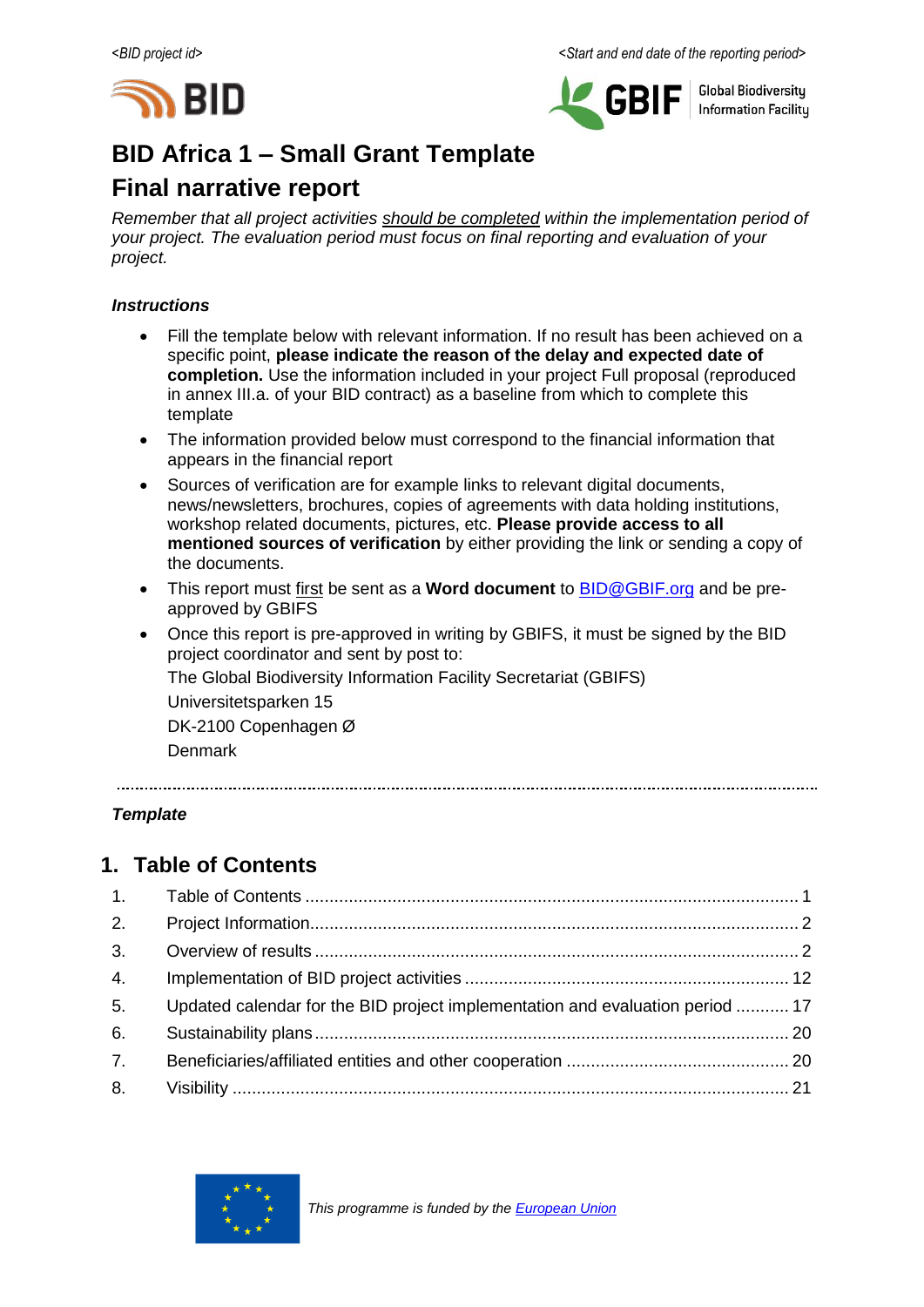



# <span id="page-1-0"></span>**2. Project Information**

- **2.1.Principal investigator and grant coordinator: Institution/network/agency name:** Mpala Research Centre
- **2.2.Principal investigator name and role:**

Adam W. Ferguson, Negaunee Collections Manager of Mammals

**2.3.BID proposal identifier:**

BID-AF2015-0124-SMA

### **2.4.Project title:**

Kenya's other carnivores: Harnessing biodiversity data for effective development of national conservation strategies

#### **2.5.Start date and end date of the reporting period:**

1 August 2016 – 19 January 2017

**2.6.Country(ies) in which the activities take place:**

Kenya

## <span id="page-1-1"></span>**3. Overview of results**

#### **3.1.Executive summary**

*Give a short summary of the activities implemented and the outcomes of the project for the whole implementation period (no more than 500 words maximum).*

This project has been successful in mobilizing otherwise unavailable biodiversity data on Kenya's small carnivores with plans on using these data to develop Kenya's first, national conservation strategy for 31 species of small, mammalian carnivores. A total of 14 Kenyan students and museum professionals plus an additional 8 participants were trained in techniques for biodiversity informatics and conservation biogeography in two separate workshops hosted at Mpala Research Centre (MRC), Nanyuki, Kenya. The first of two workshops, *Introduction to Biodiversity Informatics and Georeferencing*, had student participants from three Kenyan universities, the National Museums of Kenya (NMK), and MRC present. Students were introduced to the concept of the project, trained in digitization, mobilization, and georeferencing, and then assigned two species of small carnivores to make the focus of their post-workshop activities. Working in coordination with myself, these students completed weekly tasks involving digitization, georeferencing, and locating existing records for their respective species for use in the second workshop. The second of two workshops, *Ecological Niche Modelling and Conservation Biogeography* had the same 14 students plus an additional two staff from NMK's Osteology Department. For this workshop, Dr. Andres Lira Noriega and I trained the students in application of biodiversity data they had accumulated to conservation questions, including distribution mapping and prediction of biodiversity hotspots. A total of 1,112 specimen records from NMK have been digitized and published on GBIF via NMK's IPT as the following resource: *Occurrence Data of Small Carnivores (Mammalia, Carnivora) in the National Museums of Kenya Zoology Collection*. All of these specimens were photographed to verify their presence in the collection and current identifications. Discussions are currently underway with Kenya Wildlife Service (KWS) to use the NMK and other gleaned records to develop distribution maps and identify hotspots of small carnivore biodiversity. These data, together with information taken from the literature

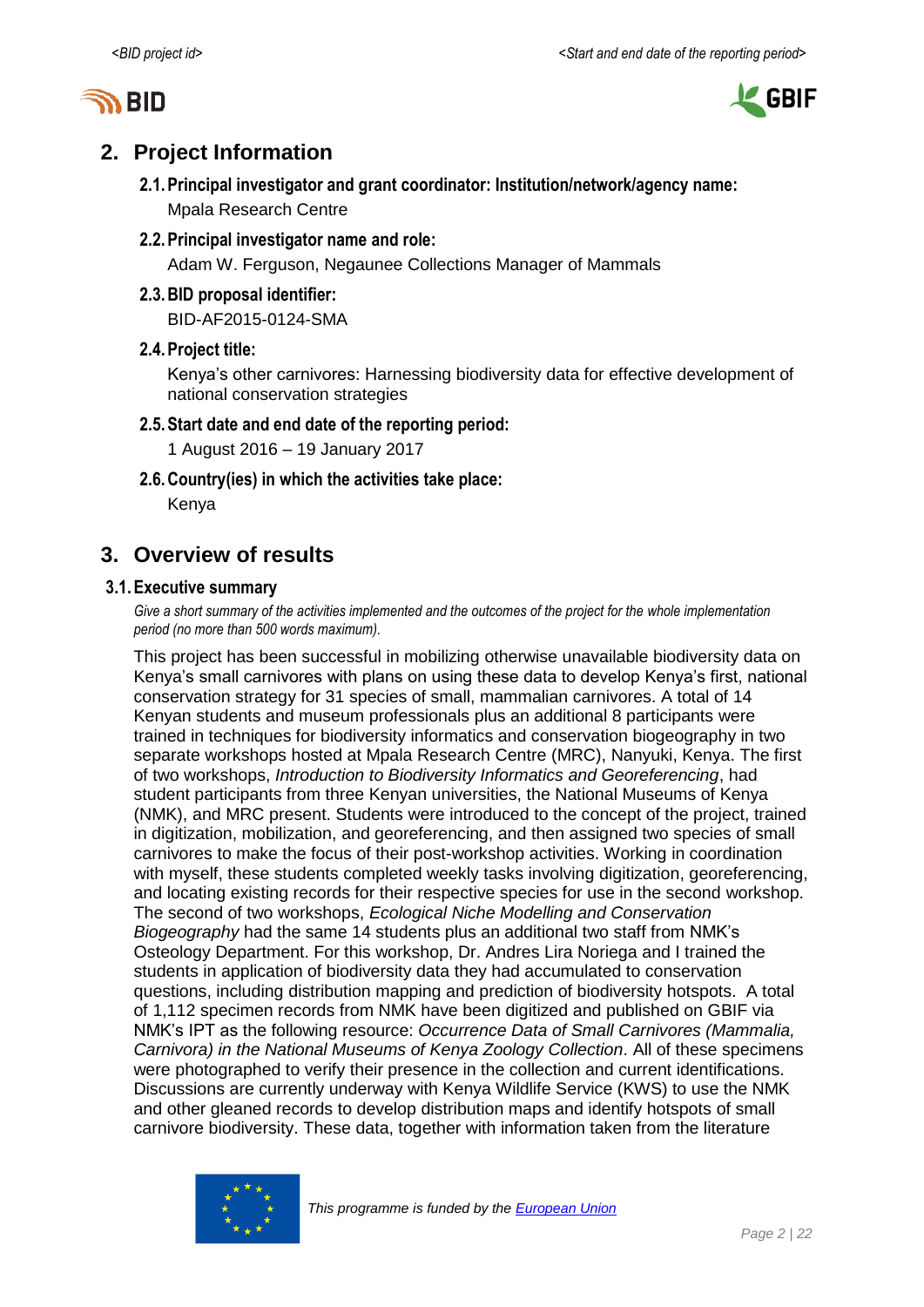



search activity will be used to develop a national conservation strategy for the 31 species of small carnivores. Publications on the process of obtaining, digitizing, and utilizing the data are also in development.

### **3.2.Progress against expected milestones:**

| <b>Expected milestones/activities</b>                                                                                                                                                                                                                                                                                 | Completed<br>7<br>Yes/No | <b>Explanatory notes</b>                                                                                                            | <b>Sources of verification</b>                                                |  |  |
|-----------------------------------------------------------------------------------------------------------------------------------------------------------------------------------------------------------------------------------------------------------------------------------------------------------------------|--------------------------|-------------------------------------------------------------------------------------------------------------------------------------|-------------------------------------------------------------------------------|--|--|
| Completed capacity self-assessment<br>questionnaire for data holding<br>institutions<br>(http://www.gbif.org/resource/82785)                                                                                                                                                                                          | Yes                      | <b>NA</b>                                                                                                                           | Email from<br>mraymond@gbif.org on<br>22 Sep 2016                             |  |  |
| The instituton that will publish your<br>data is registered with GBIF.org<br>For registered data publishers see:<br>http://www.gbif.org/publisher/search                                                                                                                                                              | Yes                      | National Museums of<br>Kenya                                                                                                        | GBIF.org                                                                      |  |  |
| The data users identified in the full<br>proposal have documented their<br>intended use of the mobilized data<br>and provided early feedback                                                                                                                                                                          | Yes                      | Kenya Wildlife Service                                                                                                              | Email exchanges and<br>meetings. Contact<br>mumbi@kws.gov for<br>confirmation |  |  |
| All mobilized data has been<br>published to GBIF.org                                                                                                                                                                                                                                                                  | Yes                      | The NMK dataset has<br>been published.<br>Additional records are<br>currently being<br>prepared for publication<br>on the FMNH IPT. | http://ipt.museums.or.ke/ip<br>t/manage/resource?r=bid-<br>af2015-0124-sma#   |  |  |
| All published data meet the minimum<br>requirements outlined in the Data<br>Quality Requirements available at<br>http://bid.gbif.org/en/community/data-<br>quality/                                                                                                                                                   | Yes                      | All data were entered<br>and cleaned to meet<br>Data Quality<br>Requirements.                                                       | http://ipt.museums.or.ke/ip<br>t/manage/resource?r=bid-<br>af2015-0124-sma#   |  |  |
| The training outcomes of the project<br>have been documented, including<br>the number of people receiving<br>certification through the BID Capacity<br>Enhancement workshops, the<br>number of people trained in<br>nationally organized events, and the<br>evaluation of the impacts of these<br>training activities | Yes                      | We issued certificates<br>of completion for both<br>workshops to all the<br>participants.                                           | See Syllabi and list of<br>participants from<br>workshops I and II.           |  |  |
| Final capacity self-assessments<br>have been completed with<br>sustainability plans                                                                                                                                                                                                                                   | Yes                      | These are beyond my<br>purview when it comes<br>to NMK                                                                              | See attached assessment<br>form.                                              |  |  |

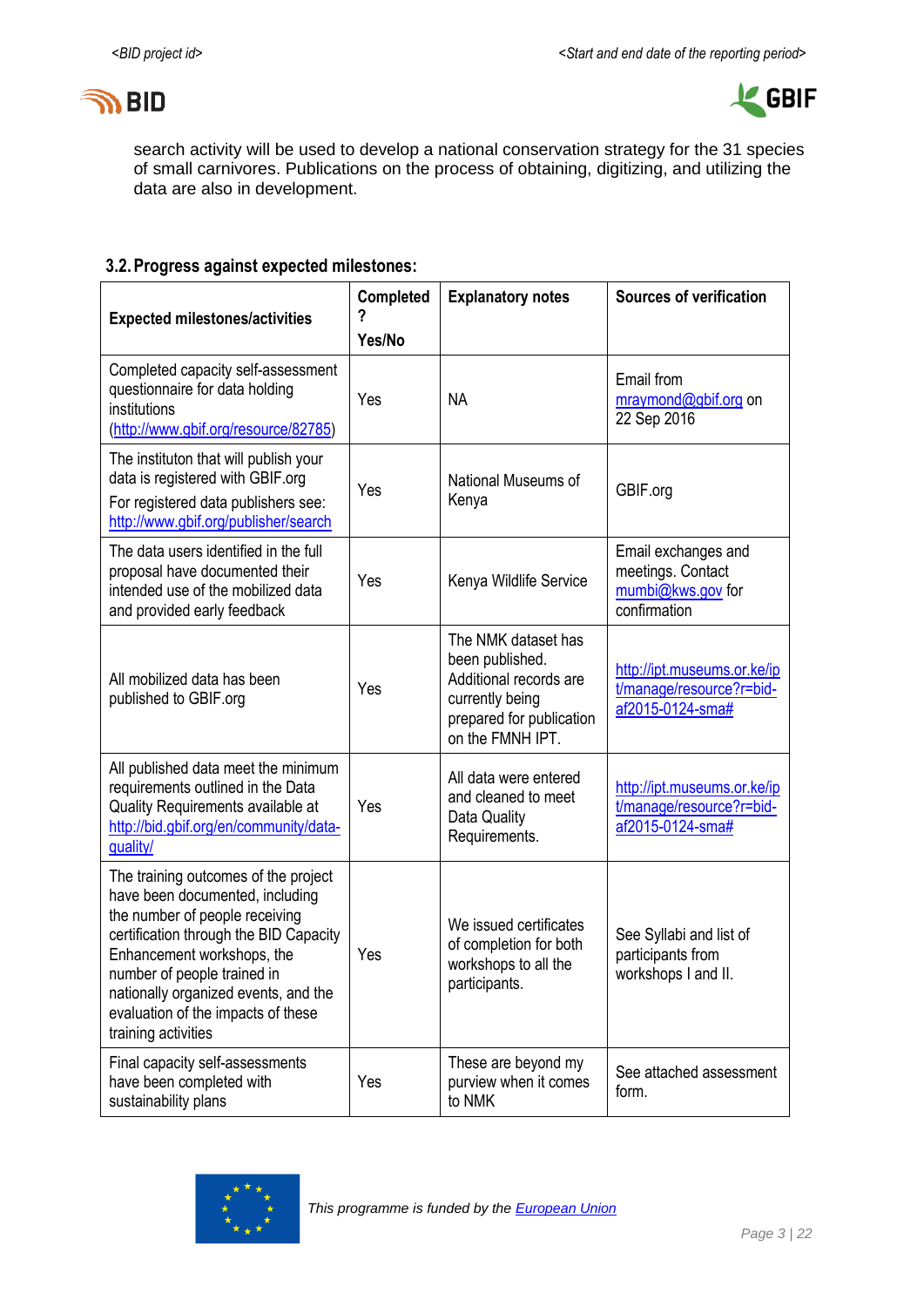



| All uses of the mobilized data have                        | No | Mobilized data have not                                                                                                                      | Pending publication/final |
|------------------------------------------------------------|----|----------------------------------------------------------------------------------------------------------------------------------------------|---------------------------|
| been documented                                            |    | been used yet                                                                                                                                | strategy                  |
| Best practices and lessons learned<br>have been documented | No | Many of these already<br>exist but we plan on<br>documenting what<br>worked and what did<br>not in a methods paper<br>on this whole process. | Pending publication.      |

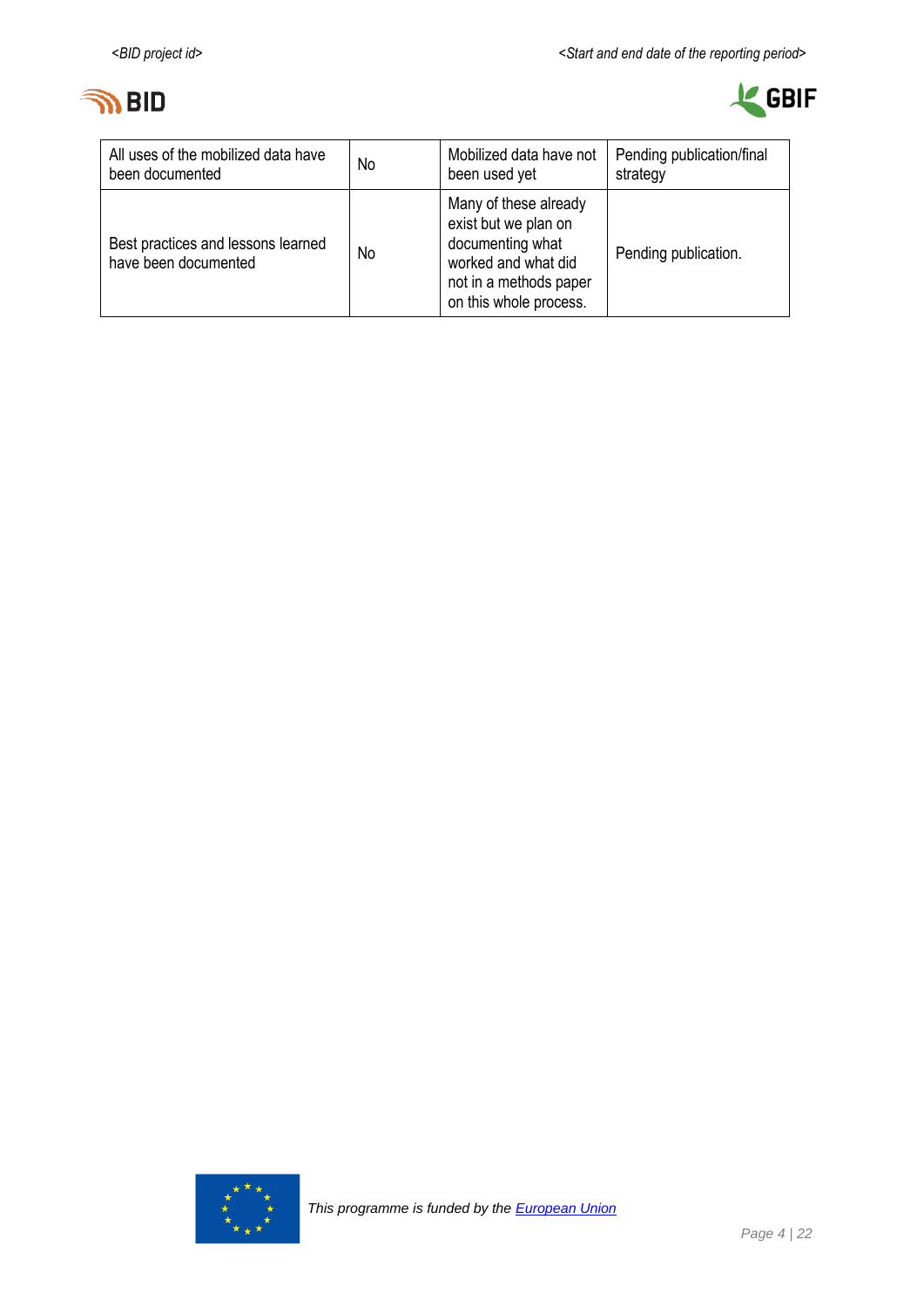



#### **3.3.Project deliverables and activities**

*Refer to the table in section 2.2 "Deliverables, activities and reporting criteria" of your BID full proposal. Provide updates on the status of each of planned deliverables. We remind you that all deliverables should be completed at the time of drafting this report (end of implementation period). In the event of unexpected delay, please provide detailed explanatory notes and indicate planned completion date. Add as many rows as needed.*

| <b>Deliverable</b>                               | <b>Related</b><br>activity  | <b>Completed</b><br>? Yes/No | <b>Explanatory</b><br>notes                                                                                                                            | <b>Sources of verification</b>                                                                                |
|--------------------------------------------------|-----------------------------|------------------------------|--------------------------------------------------------------------------------------------------------------------------------------------------------|---------------------------------------------------------------------------------------------------------------|
| Small<br>Carnivore<br>Database                   | Database<br>scheme          | No                           | Creating an<br>updaptable,<br>relational<br>database was<br>beyond the<br>capacity of the<br>project and its<br>participants.                          | None                                                                                                          |
|                                                  | Reporting<br>scheme         | No                           | See above                                                                                                                                              | None                                                                                                          |
|                                                  | Database<br>creation        | No                           | See above                                                                                                                                              | None                                                                                                          |
|                                                  | Workshop 1                  | Yes                          |                                                                                                                                                        | https://www.gbif.org/event/83139/introduction-to-<br>biodiversity-informatics-and-georeferencing-<br>workshop |
|                                                  | Workshop 2                  | Yes                          |                                                                                                                                                        | https://www.gbif.org/event/83282/workshop-on-<br>ecological-niche-modeling-and-conservation-<br>biogeography  |
| Digitization of<br>Small<br>Carnivore<br>Records | <b>NMK</b><br>Digitization  | Yes                          | A total of 1,112<br>specimens of<br>small<br>carnivores<br>housed in the<br><b>NMK</b><br>Mammalogy<br>and Osteology<br>collections<br>were digitized. | http://ipt.museums.or.ke/ipt/manage/resource?r=bid-<br>af2015-0124-sma#                                       |
|                                                  | <b>MRC</b><br>Digitization  | No                           | No small<br>carnivore<br>specimens<br>were available<br>as part of this<br>collection.                                                                 | None                                                                                                          |
|                                                  | <b>BMNH</b><br>Digitization | Yes                          | Although the<br><b>BMNH</b> was                                                                                                                        | See attached spreadsheet<br>"BMNH_KenyaSmallCarnivoreRecords.xlsx"                                            |

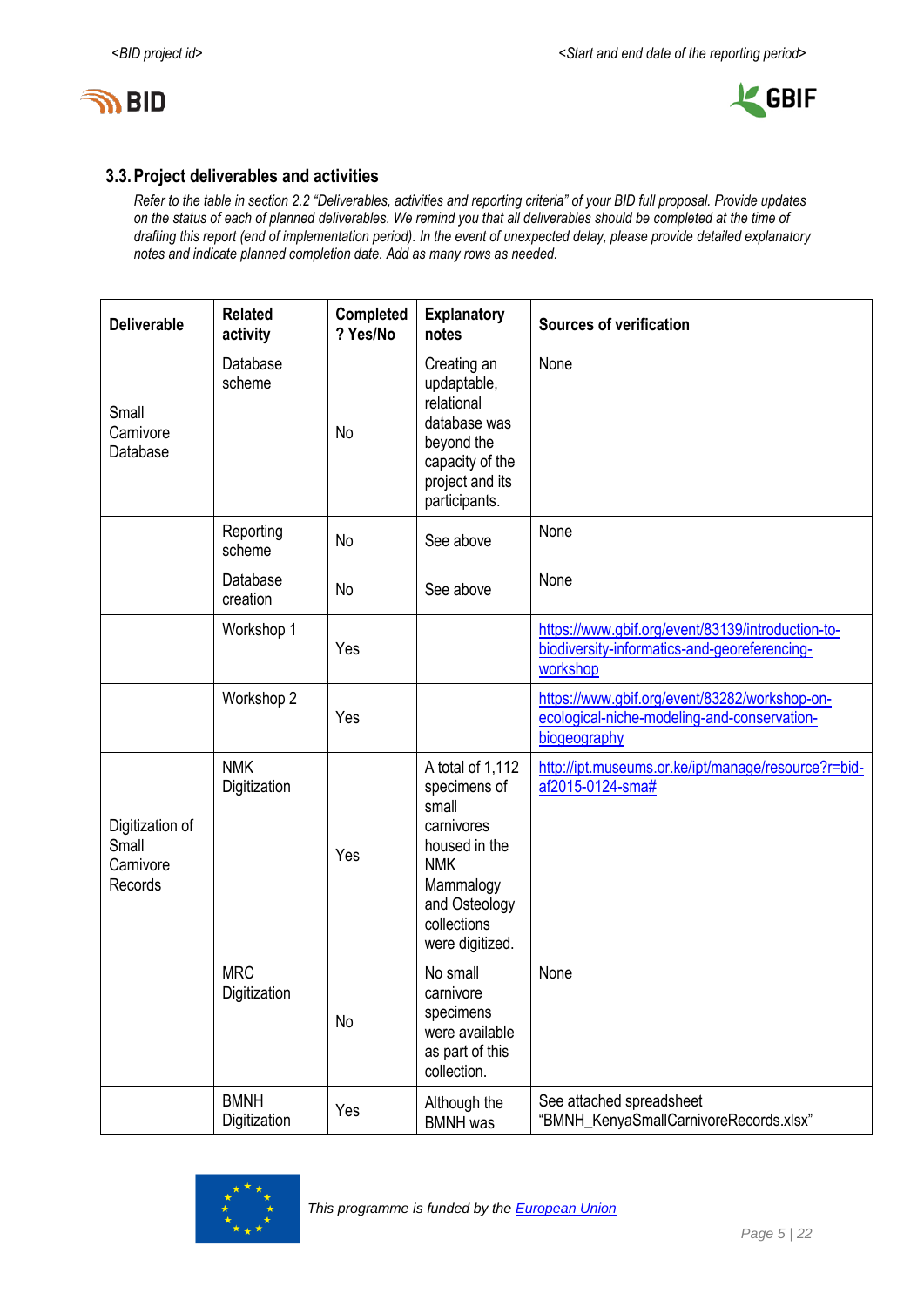



|                                                 |                              |     | unable to<br>provide full<br>access to their<br>collection for<br>this project, a<br>subset of 283<br>records were<br>digitized from<br>material<br>collected by<br>AWF from<br>previous trips<br>to London. |                                                                                                                                                                                                |
|-------------------------------------------------|------------------------------|-----|--------------------------------------------------------------------------------------------------------------------------------------------------------------------------------------------------------------|------------------------------------------------------------------------------------------------------------------------------------------------------------------------------------------------|
|                                                 | Other<br>Digitization        | Yes | Records of<br>specimens<br>collected as<br>part of the<br><b>SCRAPS</b><br>project were<br>digitized.                                                                                                        | Spreadsheet subset can be provided upon request<br>(this represents all of my raw data for my postdoc<br>and thus I do not want to share it without removing<br>the non-relevant information). |
| Compilation of<br>Small<br>Carnivore<br>Records | <b>KWS Records</b>           | No  | KWS did not<br>provide access<br>to or<br>information on<br>records of<br>occurrences.                                                                                                                       | None                                                                                                                                                                                           |
|                                                 | On-line<br>Records           | Yes | Online records<br>from GBIF,<br>VertNet, and<br>other<br>collections<br>were compiled<br>for each of the<br>31 species.                                                                                      | See spreadsheet with GBIF DOI for downloads.                                                                                                                                                   |
|                                                 | Literature<br>Records        | Yes | Literature<br>records,<br>especially form<br>specialized<br>journals such<br>as Small<br>Carnivore<br>Conservaiton<br>were collated<br>for each<br>species                                                   | None                                                                                                                                                                                           |
| Georeferencing<br>of Small<br>Carnivore         | <b>NMK</b><br>Georeferencing | Yes | Of the 872<br>records with<br>locality data,                                                                                                                                                                 | http://ipt.museums.or.ke/ipt/manage/resource?r=bid-<br>af2015-0124-sma#                                                                                                                        |

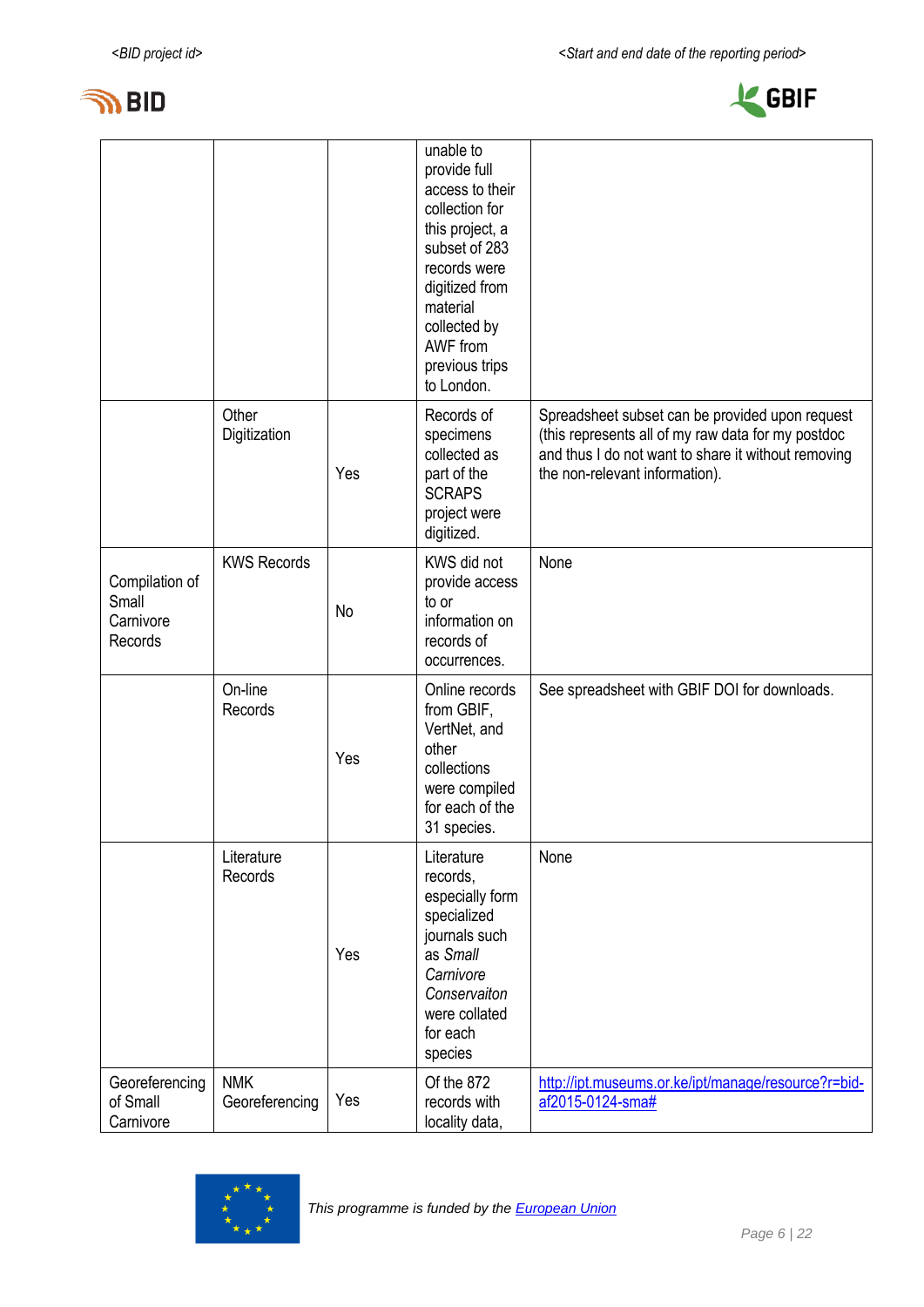



| Records                                            | 762 were                          |     | Georeferenced.                                                                                                                                                                 |                                                                    |
|----------------------------------------------------|-----------------------------------|-----|--------------------------------------------------------------------------------------------------------------------------------------------------------------------------------|--------------------------------------------------------------------|
|                                                    | <b>MRC</b><br>Georeferencing      | No  | No records of<br>small<br>carnivores<br>exisited from<br>MRC.                                                                                                                  | None                                                               |
|                                                    | <b>BMNH</b><br>Georeferencing     | Yes | A total of 235<br>of the 283<br>digitized BMNH<br>specimen<br>records have<br>been<br>georeferenced.                                                                           | See attached spreadsheet<br>"BMNH_KenyaSmallCarnivoreRecords.xlsx" |
|                                                    | Other<br>Georeferencing           | No  | Still attempting<br>to<br>georeference<br>the few records<br>some of the<br>students<br>succeeded in<br>obtaining.                                                             | None                                                               |
|                                                    | Literature<br>Georeferencing      | No  | Still attempting<br>to<br>georeference<br>the few records<br>some of the<br>students<br>succeeded in<br>obtaining.                                                             | None                                                               |
| Distribution<br>Maps for each<br>Kenyan<br>Species | <b>Distribution</b><br>maps<br>No |     | Although<br>preliminary<br>distribution<br>maps were<br>developed<br>during<br>Workshop 2,<br>final maps<br>using the<br>verified<br>occurrences<br>have not ben<br>generated. | None                                                               |
|                                                    | Protected area<br>records         | No  | A subset of the<br>records<br>existing within<br>protected areas<br>have not been                                                                                              | None                                                               |

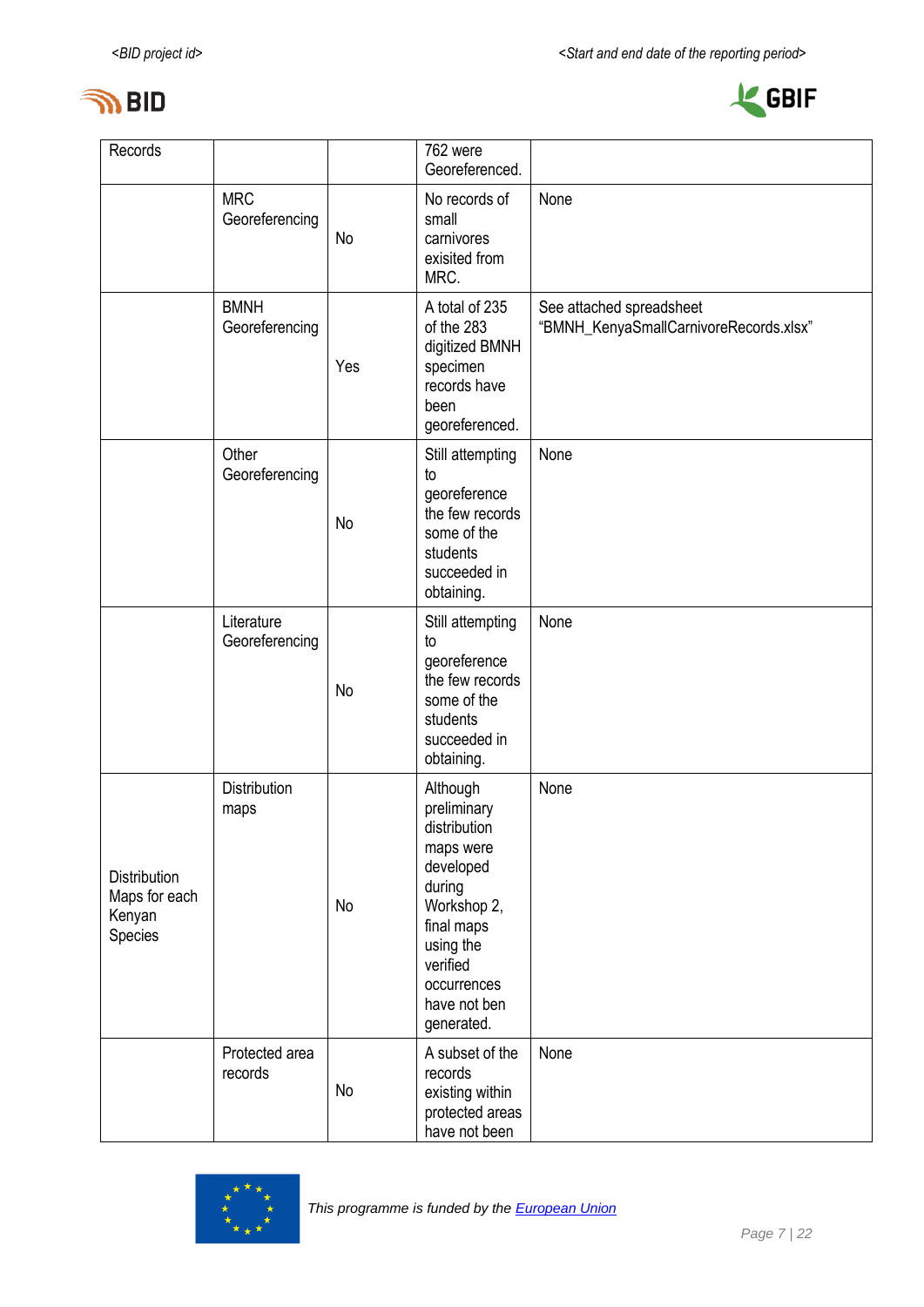



|                                                |                                |    | identified<br>although this<br>will be included<br>in the National<br>Conservaiton<br>Strategy                                                                                                                                                                                                                                                                                 |      |
|------------------------------------------------|--------------------------------|----|--------------------------------------------------------------------------------------------------------------------------------------------------------------------------------------------------------------------------------------------------------------------------------------------------------------------------------------------------------------------------------|------|
| Conservation<br>Prioritization<br>Schemes      | Conservation<br>prioritization | No | The data are<br>going to be<br>used to<br>develop<br>conservation<br>prioritization<br>schemes as<br>part of the<br>National<br>Conservation<br>Strategy.                                                                                                                                                                                                                      | None |
| Gap Analysis                                   | Gap analysis                   | No | The data are<br>going to be<br>used to<br>develop Gap<br>analysis as part<br>of the National<br>Conservation<br>Strategy.                                                                                                                                                                                                                                                      | None |
| Small<br>Carnivore<br>Conservaiton<br>Strategy | Conservation<br>strategy       | No | The political<br>instability that<br>occurred in<br>Kenya over the<br>last year<br>severly limited<br>our ability to<br>work with KWS<br>to develop a<br>national<br>conservation<br>strategy. A<br>national Task<br>Force was<br>developed and<br>approved by<br>KWS and the<br>goal of<br>developing a<br>National<br>Conservation<br>Strategy has<br>been set flor<br>2018. | None |

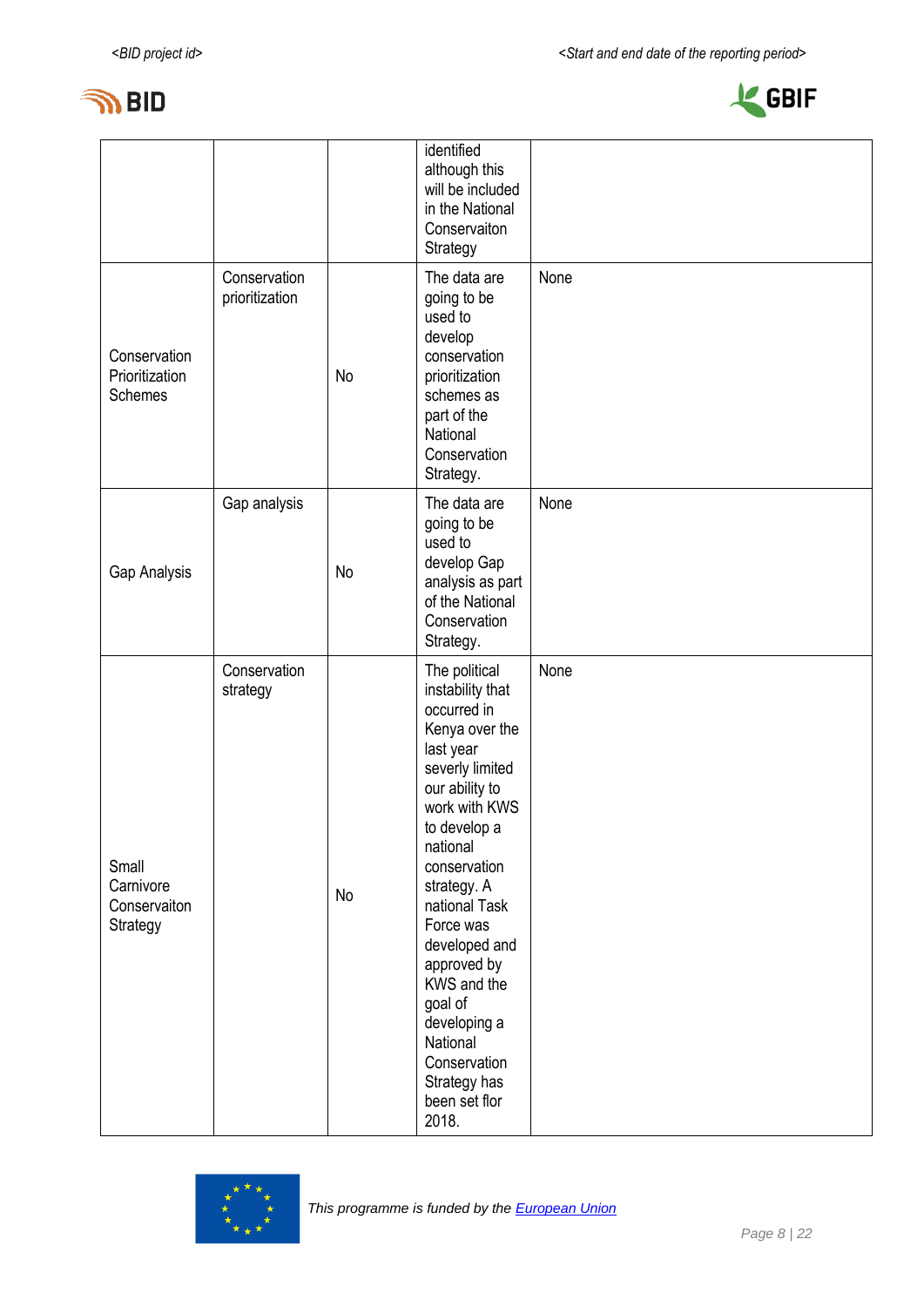



### **3.4.Datasets published on GBIF.org**

*If the dataset is not yet published, please indicate detailed explanation about causes of delays". Add as many rows as needed.*

| <b>Dataset title</b>                                                       | <b>Publishing</b><br>institution | <b>DOI or URL/Planned</b><br>hosting institution | Date/expected<br>date of<br>publication | <b>Explanatory</b><br>notes                                                                                                                                            |
|----------------------------------------------------------------------------|----------------------------------|--------------------------------------------------|-----------------------------------------|------------------------------------------------------------------------------------------------------------------------------------------------------------------------|
| Kenyan Small Carnivore<br>Specimens at the<br>National Museums of<br>Kenya | <b>NMK</b>                       | NMK-GBIF IPT                                     | 01 Jan 2018                             | The cleaning up<br>of the data took<br>way longer than I<br>anticipated.                                                                                               |
| Occurrence Records of<br>Small Carnivores in<br>Laikipia Kenya             | <b>NMK</b>                       | <b>FMNH-GBIF IPT</b>                             | 28 Feb 2018                             | Although over<br>300 records from<br>this project have<br>been digitized<br>they need<br>reformatting prior<br>to being<br>published via the<br>Field Museum's<br>IPT. |
| Occurrence Records of<br>Small Carnivores in the<br>Mau Forest of Kenya    | <b>NMK</b>                       | NMK-GBIF IPT                                     | 31 Mar 2018                             | Camera trap<br>images from this<br>project need to be<br>digitized and<br>formatted for<br>GBIF.                                                                       |

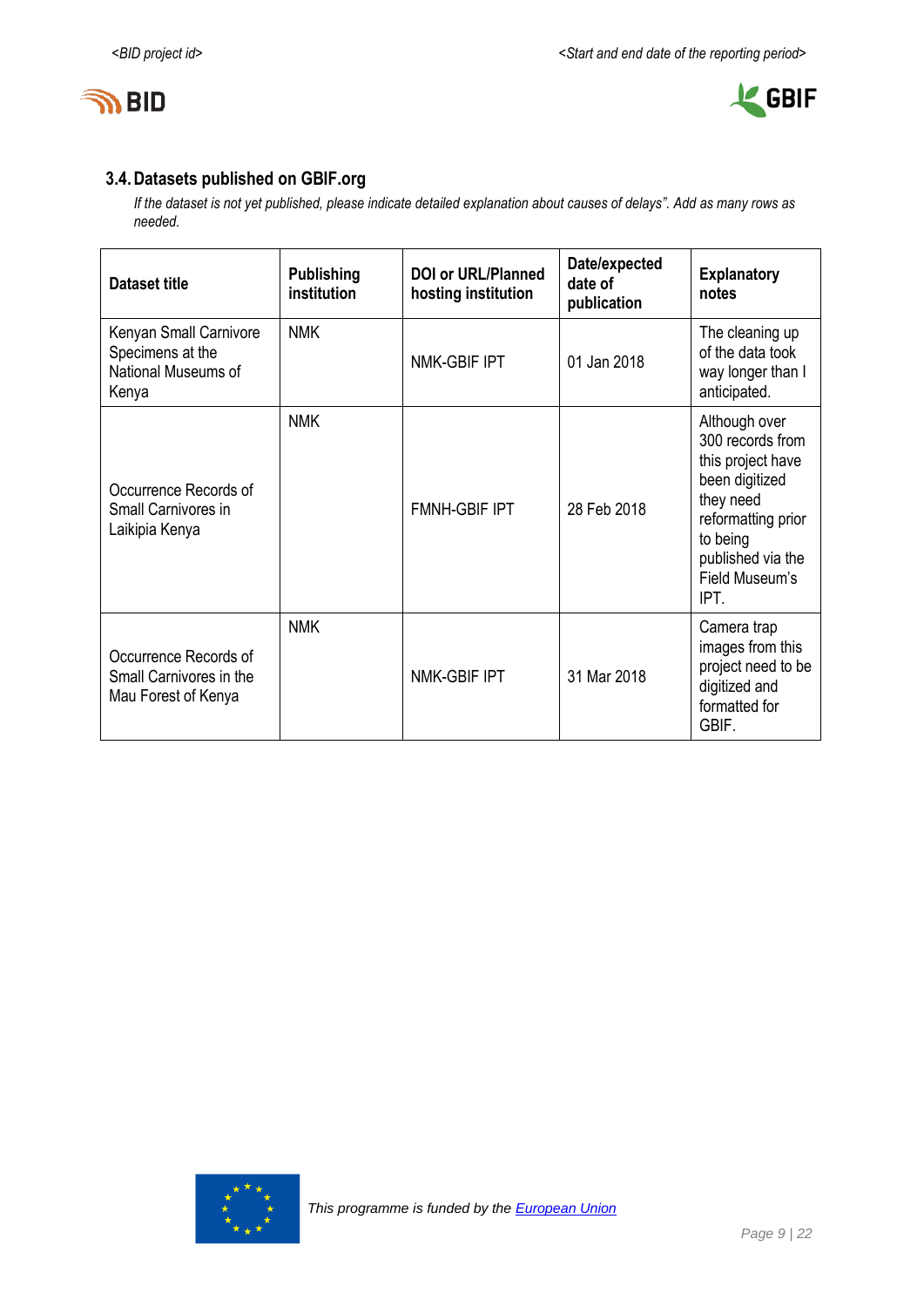



### **3.5.Examples of use of biodiversity data available through GBIF**

*Use the table to document use or planned use of data available through GBIF as part of your project. You may want to refer to the section 2.5 'Plan to support the integration of biodiversity information into policy and decision-making processes' of your BID full proposal. Please provide the DOI for datasets published on GBIF or data downloaded from GBIF in the "Dataset" column. Briefly describe how the data have been used or are planned to be used in the "Data use" column (ca. 50 words). Provide the date or approximate time frame in months for the use or planned use in the "Date/time frame" column. Please provide links to any documents or webpages documenting the use in the "Sources of verification" column. Add as many rows as needed.*

| <b>Dataset</b>                                                                   | Data user | Data use                                          | Date/time<br>frame | Sources of<br>verification | <b>Notes</b>                                                                                                                                                                                                                                                                   |
|----------------------------------------------------------------------------------|-----------|---------------------------------------------------|--------------------|----------------------------|--------------------------------------------------------------------------------------------------------------------------------------------------------------------------------------------------------------------------------------------------------------------------------|
| Kenyan Small<br>Carnivore<br>Specimens at the<br>National<br>Museums of<br>Kenya | KWS, NMK  | Current distribution maps                         | 01 Feb<br>2018     | <b>NA</b>                  | Maps<br>generated<br>using the<br>specimen<br>and recent<br>observation<br>records will<br>be<br>generated in<br>QGIS and<br>provided as<br>shapefiles to<br><b>KWS and</b><br>NMK.                                                                                            |
| Kenyan Small<br>Carnivore<br>Specimens at the<br>National<br>Museums of<br>Kenya | KWS, NMK  | Records of small carnivores<br>in protected areas | 01 Feb<br>2018     | <b>NA</b>                  | A spatial<br>analysis of<br>existing<br>records of<br>occurrence<br>in protected<br>areas will be<br>generated in<br>QGIS and a<br>list of<br>species of<br>small<br>carnivores<br>known and<br>potentially<br>occurring in<br>each<br>protected<br>area will be<br>generated. |
| Kenyan Small<br>Carnivore<br>Specimens at the                                    | KWS, NMK  | Distributional gaps/areas of<br>focused surveys   | 01 Apr<br>2018     | <b>NA</b>                  | Working<br>with Andres<br>we will                                                                                                                                                                                                                                              |

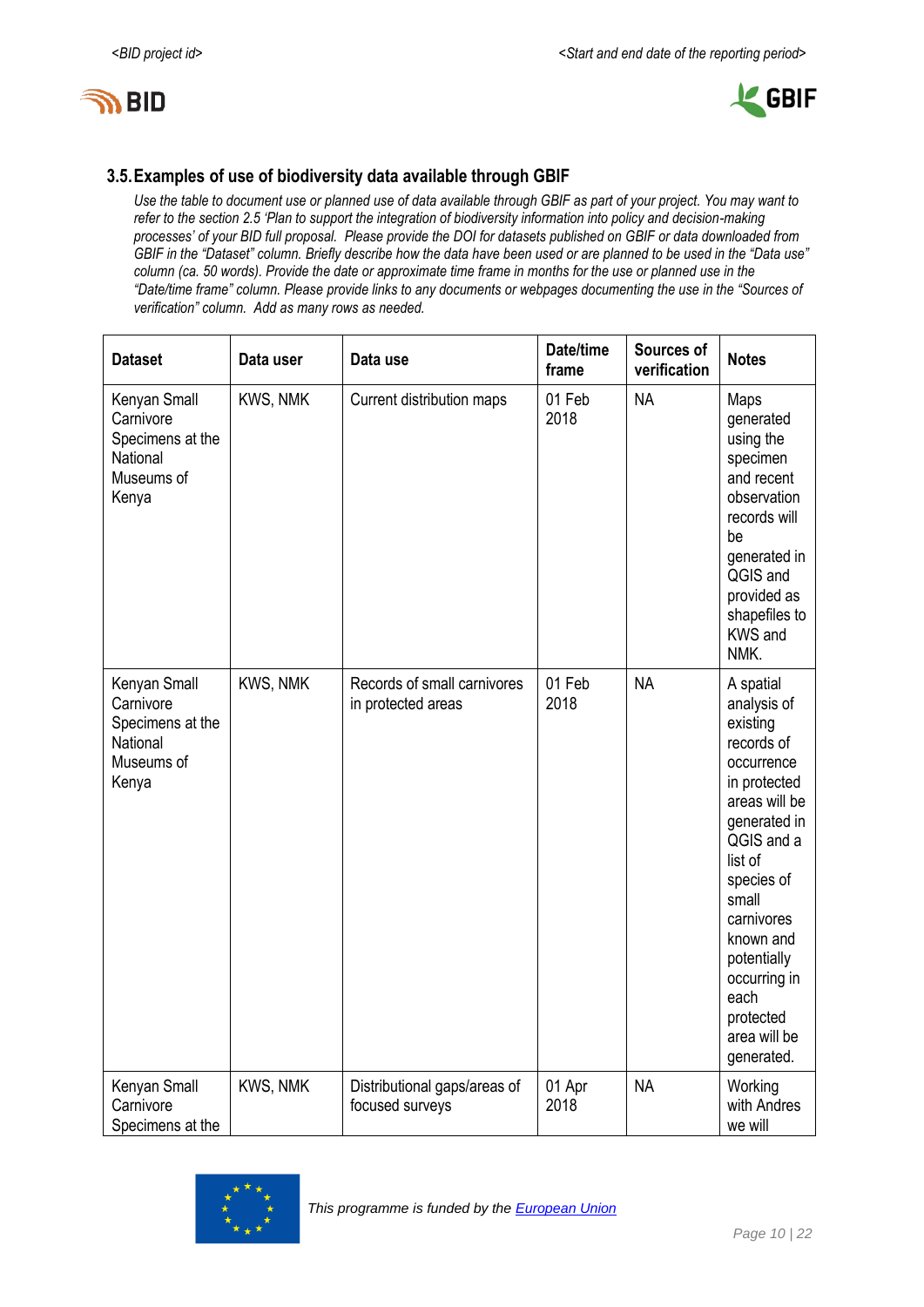



| National<br>Museums of<br>Kenya                                                  |          |                                      |                |           | generate<br>conservation<br>prioritization<br>schemes<br>and conduct<br>a gap<br>analysis to<br>prioritize<br>future<br>survey<br>efforts for<br>small<br>carnivores.                                                                                |
|----------------------------------------------------------------------------------|----------|--------------------------------------|----------------|-----------|------------------------------------------------------------------------------------------------------------------------------------------------------------------------------------------------------------------------------------------------------|
| Kenyan Small<br>Carnivore<br>Specimens at the<br>National<br>Museums of<br>Kenya | KWS, NMK | Conservation strategy<br>development | 31 Oct<br>2018 | <b>NA</b> | Using maps<br>and spatial<br>analyses<br>from the<br>above<br>dataset, we<br>will work<br>directly with<br>KWS to<br>develop a<br>conservation<br>strategy for<br>review at the<br>annual<br>carnivore<br>conservation<br>conference<br>in Oct 2018. |

### **3.6.Events organized as part of the project**

*List all the events that have been organized as part of your project. Please provide links to any documents or webpages documenting the use in the "Sources of verification" column. Add as many rows as needed.*

| <b>Full title</b>                                                                       | Organizing<br>institution   | <b>Dates</b>                 | Number of<br>participants | <b>Sources of verification</b>                                                                               |  |  |  |  |  |  |
|-----------------------------------------------------------------------------------------|-----------------------------|------------------------------|---------------------------|--------------------------------------------------------------------------------------------------------------|--|--|--|--|--|--|
| Introduction to<br><b>Biodiversity</b><br>Informatics and<br>Georeferencing<br>Workshop | Mpala<br>Research<br>Centre | $14 - 18$<br>January<br>2017 | 20                        | http://www.gbif.org/event/83139                                                                              |  |  |  |  |  |  |
| <b>Ecological Niche</b><br>Modeling and<br>Conservation<br>Biogeography                 | Mpala<br>Research<br>Centre | $21 - 26$<br>March<br>2017   | 22                        | https://www.gbif.org/event/83282/workshop-<br>on-ecological-niche-modeling-and-<br>conservation-biogeography |  |  |  |  |  |  |

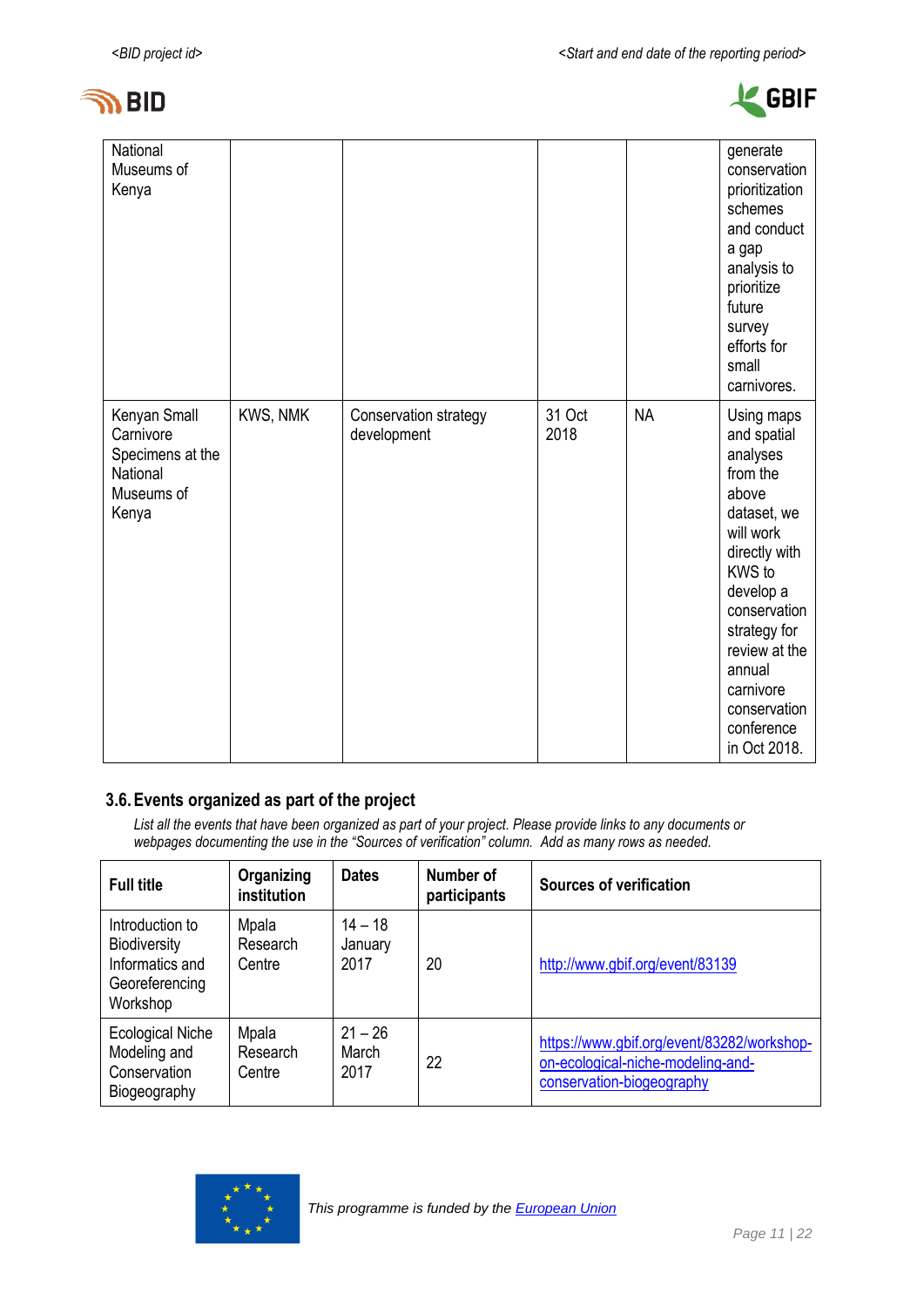



# <span id="page-11-0"></span>**4. Implementation of BID project activities**

*Refer to section 2.2 "Deliverables, activities and reporting criteria" in your BID full proposal. Provide updates on each of the activities using the reporting criteria and other sources of verification as appropriate. Sources of verification are for example links to relevant digital document, news, newsletter, brochures, copies of agreements with data holding institutions, workshop related documents, pictures, etc.*

#### **4.1.Goal 1: Increase available biodiversity data, within and beyond the grant period**

#### *Activity 1 name: Database Scheme, Reporting Scheme, and Database Creation*

*Please use same activity name as the one given in section 2.2 "Deliverables, activities and reporting criteria" in your BID full proposal.*

#### **Description of any implementation during the reporting period**

Meeting to discuss a database scheme with all project partners was not feasible given the extra costs of hosting such a meeting and the expected per diem rates for government employees. Together with the students during Workshop I, we discussed and formualted a database in Excel spreadsheet following Darwin Core principles and incoporating the fields we felt were most relevanat to our project goals. This was more in line with the students skill sets as they are more comfortable using Excel compared to Access or other relational databases. In addition, the probability of an established database being updated and maintained seemed very low.

#### **Sources of verification**

See attached spreadsheet (SmallCarnivoreDatabaseTemplate.xlsx)

#### *Activity 2 name: Workshop I*

#### **Description of any implementation during the reporting period**

Workshop I: Introduction to Biodiversity Informatics and Georeferencing was successfully implemented at Mpala Research Centre between 14 – 18 January 2017. There were 20 participants, 16 students, and 4 professionals, including myself. The 14 students selected as project participants were assigned two species of small carnivores each that they then are responsible for taking through the whole process of obtaining data, digitizing, georeferencing, and ultimately modeling distributions for. These students will thus work with data they collected, vetted, and georeferenced for the second workshop to be held in March 2017. We decided to hold off on awarding the certificate for the first workshop as suggested by our professors at Karatina University with the idea that we provide these at the end of the second workshop/completion of the project so as to encourage continued participation by the students over the coming months.

#### *Sources of verification*

#### *<http://www.gbif.org/event/83139>*

See attached Syllabus (GBIF\_BID\_WS1\_Schedule\_FINAL.pdf)

#### *Activity 3 name: Workshop II*

Workshop II: Ecological Niche Modeling and Conservation Biogeography was successfully implemented at Mpala Research Centre between 21-26 March 2017 at Mpala Research Centre in Laikipia County, Kenya. Dr. Andrés Lira Noriega arrived in Kenya on March 15 and

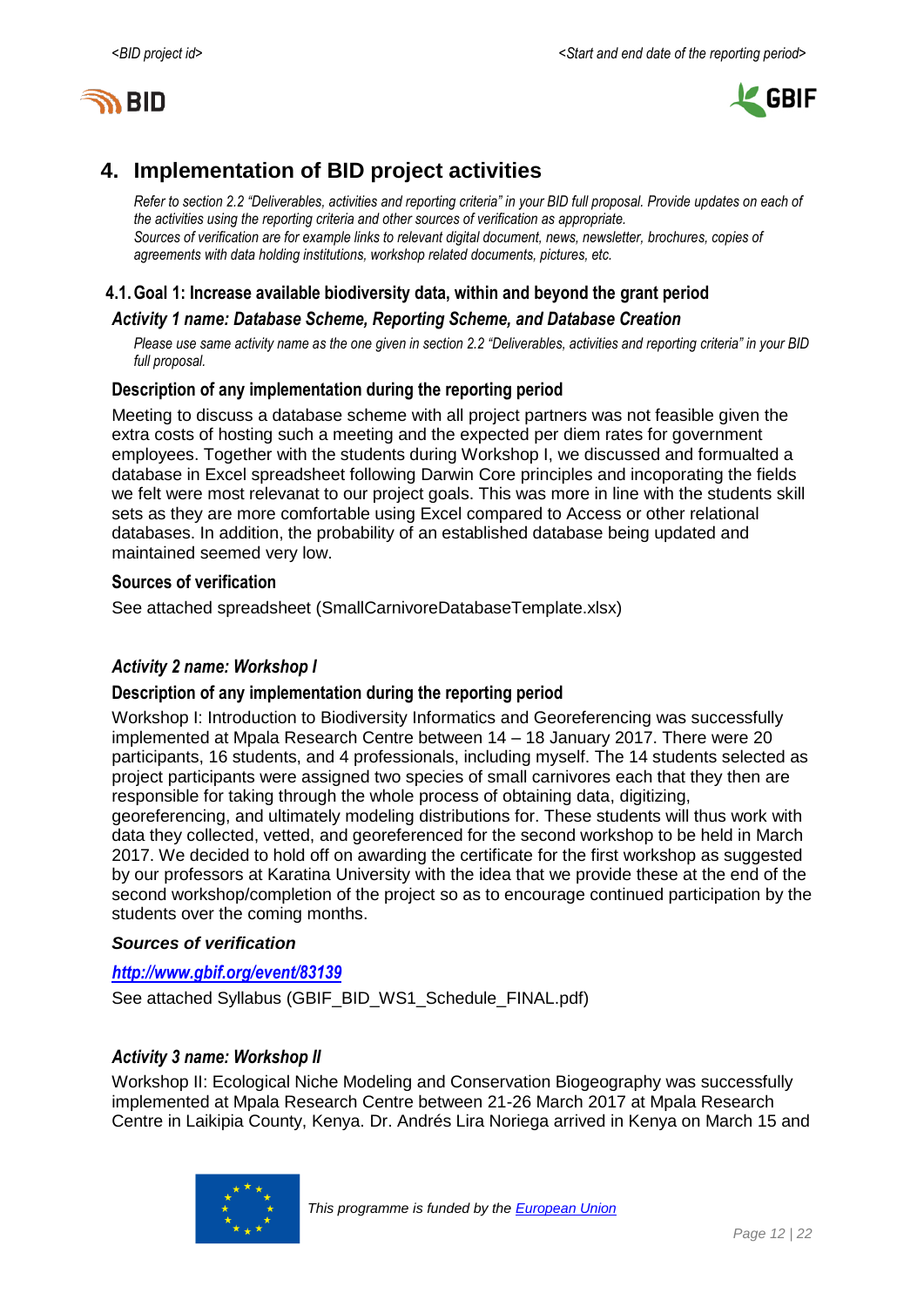



served as the primary instructor for this workshop given his expertise in the major topics. The 14 students arrived with digitized and georeferenced records for their two assigned (selected) species which were used for training them in how to generate predictive distribution maps and spatial conservation prioritization schemes.

#### **Sources of verification**

See attached syllabus (SyllabusKenyaWorkshopII\_FINAL.pdf)

[https://www.gbif.org/event/83282/workshop-on-ecological-niche-modeling-and-conservation](https://www.gbif.org/event/83282/workshop-on-ecological-niche-modeling-and-conservation-biogeography)[biogeography](https://www.gbif.org/event/83282/workshop-on-ecological-niche-modeling-and-conservation-biogeography)

#### *Activity 4 name: NMK Digitization*

#### **Description of any implementation during the reporting period**

398 records of small carnivores from the Mammalogy section at the National Museums of Kenya have been digitized into excel and georeferenced. An additional 712 specimens from the Osteology Department have been digitized and georeferenced in the same Excel. All specimens and associated tags have been digitally photographed by three individuals from NMK for this project.

#### **Sources of verification**

*[http://ipt.museums.or.ke/ipt/manage/resource?r=bid-af2015-0124-sma#](http://ipt.museums.or.ke/ipt/manage/resource?r=bid-af2015-0124-sma)*

#### *Activity 5 name: MRC Digitization*

#### **Description of any implementation during the reporting period**

Unfortunately it turned out that most of the MRC specimens were of species other than small carnivores (e.g. mostly large ungulates) and thus provided few records for our project.

#### **Sources of verification**

None

#### *Activity 6 name: BMNH Digitization*

#### **Description of any implementation during the reporting period**

The BMNH declined to be participants in this grant based on legal advice from their superiors. In addition, the trip by AWF to London to digitize material was not possible due to financial constraints. However, a subset of species from the BMNH (e.g., *Bdeogale*, *Poecilogale*) were included and digitized/georeferenced by students for a total of 283 specimens specimens. AWF plans on working with contacts at the BMNH to try and get these records onto the NHM IPT.

#### **Sources of verification**

See spreadsheet "BMNH\_KenyaSmallCarnivoreRecords.xlsx"

#### *Activity 7 name: Other Digitization*

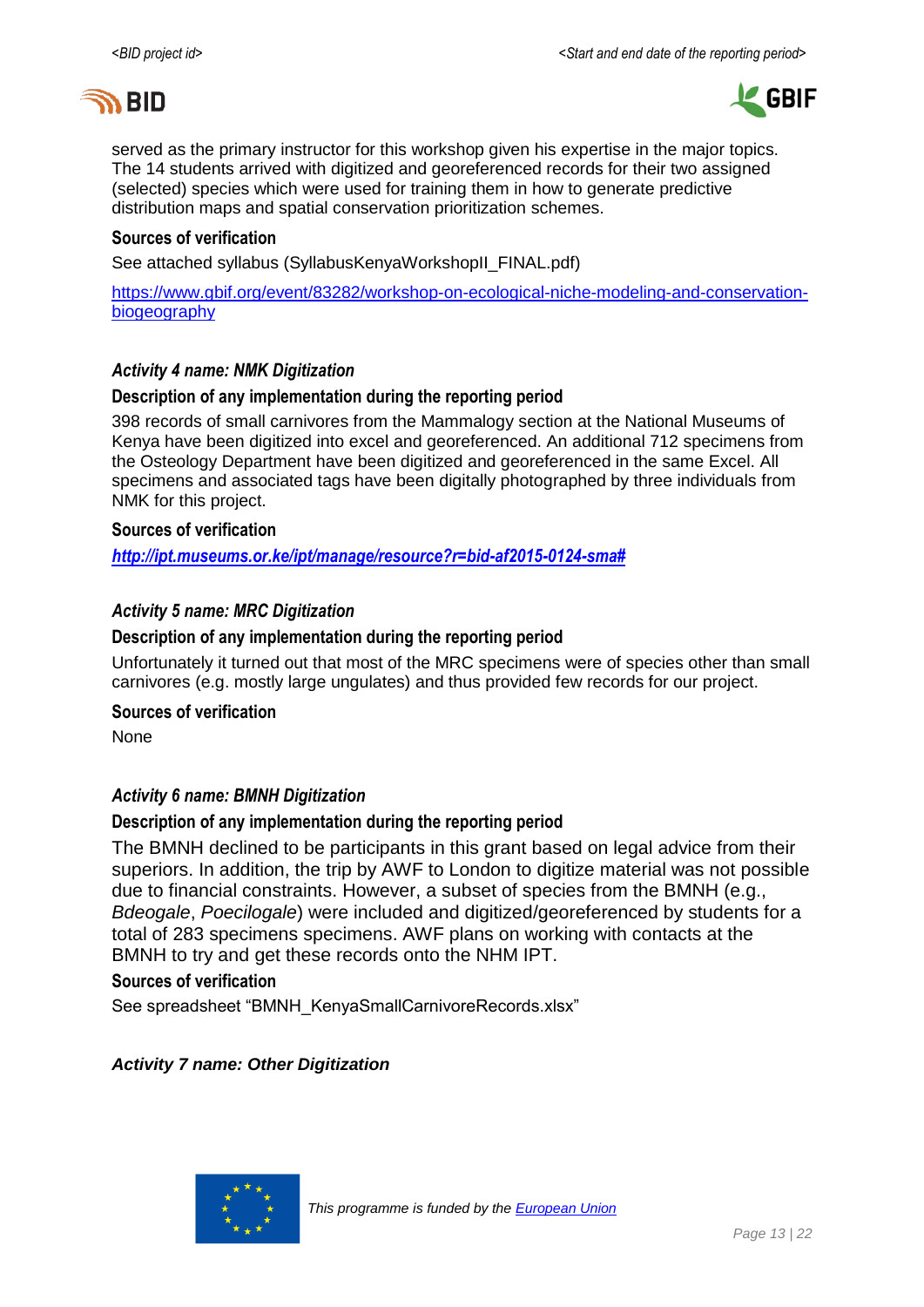



#### **Description of any implementation during the reporting period**

Other records that have yet to be digitized include a large dataset on small carnivores from Laikipia County from a 6 month long camera trapping project. These will be digitized and available as records by June 2017. However, more than 300 records of small carnivores trapped in Laikipia between Sep 2014 – Sep 2016 have been digitized and are currently being formatted for inclusion on the Field Museum's IPT as tissue samples collected from these 300 plus individuals are eventually going to be deposited in the FMNH Cryo-facility.

#### **Sources of verification**

<https://emammal.si.edu/kenya-dung-dependency-project>

<https://smallcarnivoreresearchandparasitestudy.wordpress.com/>

#### *Activity 8 name: KWS Records*

#### **Description of any implementation during the reporting period**

KWS did not provide any records or indications of the kinds of records they have and how we might go about accessing them. They failed to provide the 4 students from their organization which were to participate in the workshop and facilitate access to these data. I reached out to their main GIS person on my own and received a response that indicated there might not be that many records to begin with.

#### **Sources of verification**

See Email (KWS\_EmailRecords.docx)

#### *Activity 9 name: On-line Records*

#### **Description of any implementation during the reporting period**

Students downloaded and obtained all records of their respective species form GBIF, VertNet, iNaturalist, and four museum-specific databases (i.e., NMNH, AMNH, FMNH, and Arctos). These records were collected as part of their 'Digital Repository Search Activity' and forms the foundation of much of their species occurrence records.

#### **Sources of verification**

GBIF DOIs (GBIF\_SpeciesDOIs.docx) and Digitization Activity Worksheet (Activity\_DigitalRepositoryRecords.pdf)

#### *Activity 10 name: Literature records*

#### **Description of any implementation during the reporting period**

Students also obtained records form the literature using Google Scholar and Biodiversity Heritage Library via the 'Literature Records Search Activity'

#### **Sources of verification**

Literature Activity Worksheet (Activity\_LiteratureRecords.pdf)

#### *Activity 11 name: NMK Georeferencing*

**Description of any implementation during the reporting period** Students completed georeferencing of all specimens.

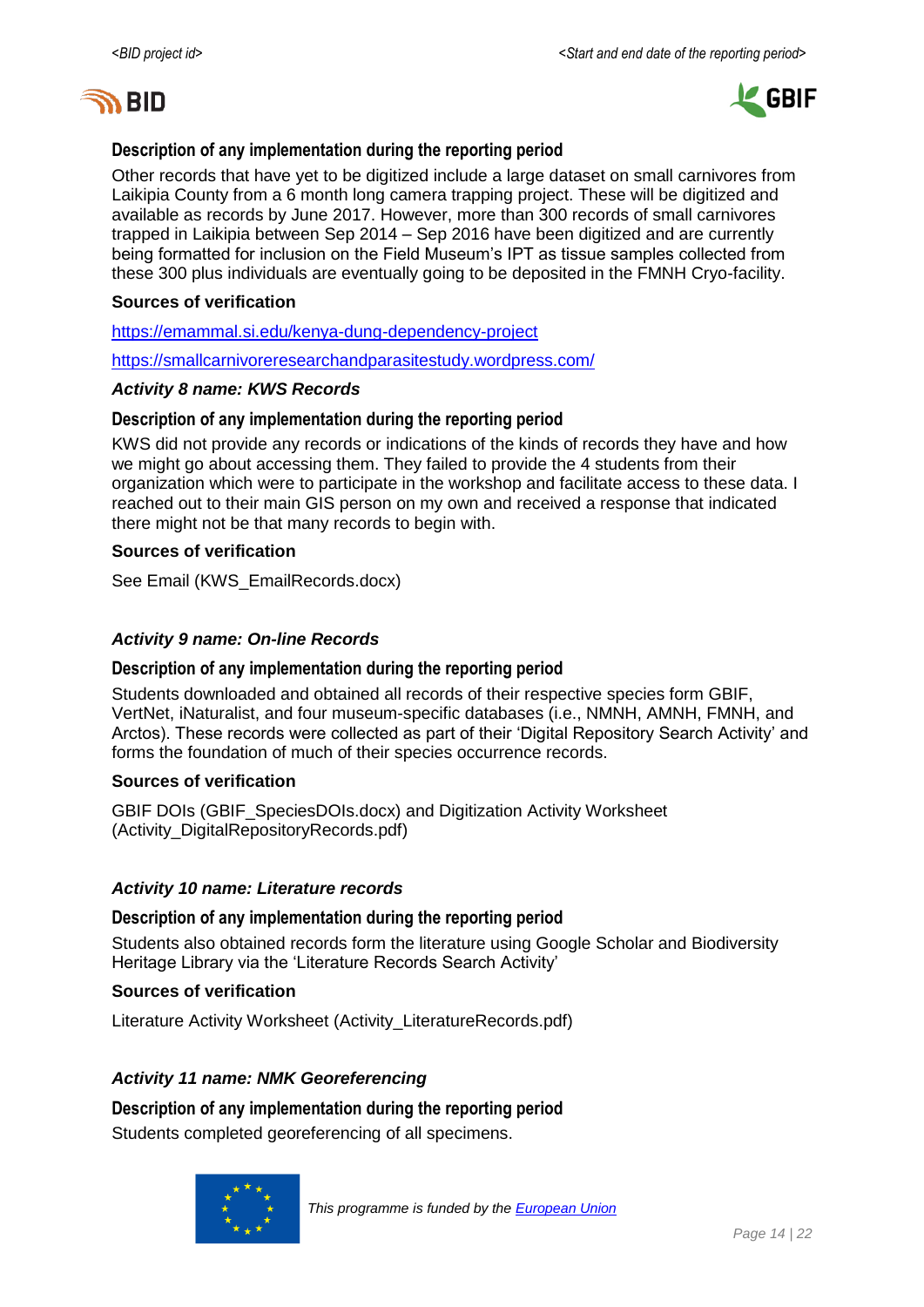



#### **Sources of verification**

#### [http://ipt.museums.or.ke/ipt/manage/resource?r=bid-af2015-0124-sma#](http://ipt.museums.or.ke/ipt/manage/resource?r=bid-af2015-0124-sma)

#### *Activity 12 name: MRC Georeferencing*

#### **Description of any implementation during the reporting period**

What few records are available have limited to no data, but students will be working as a group to sort, digitize, and georeference this material during the Workshop II.

#### **Sources of verification**

None

#### *Activity 13 name: BMNH Georeferencing*

#### **Description of any implementation during the reporting period\**

See above comments regarding access to BMNH specimens.

#### **Sources of verification**

None

#### *Activity 14 name: Other Georeferencing*

#### **Description of any implementation during the reporting period**

Still attempting to georeference the few records some of the students succeeded in obtaining.

#### **Sources of verification**

None

#### *Activity 15 name: Literature Georeferencing*

#### **Description of any implementation during the reporting period**

Still attempting to georeference the few records some of the students succeeded in obtaining.

#### **Sources of verification**

**None**

*[Add as many activities as given in your full proposal under "Deliverables, activities and reporting criteria" for goal 1]*

#### **4.2.Goal 2: Apply biodiversity data in response to conservation priorities**

#### *Activity 1 name: Distribution Maps for each Kenyan Species*

#### **Description of any implementation during the reporting period**

Students used QGIS and Maxent to develop record-based and predictive distribtution maps for their respective species during Workshop II.

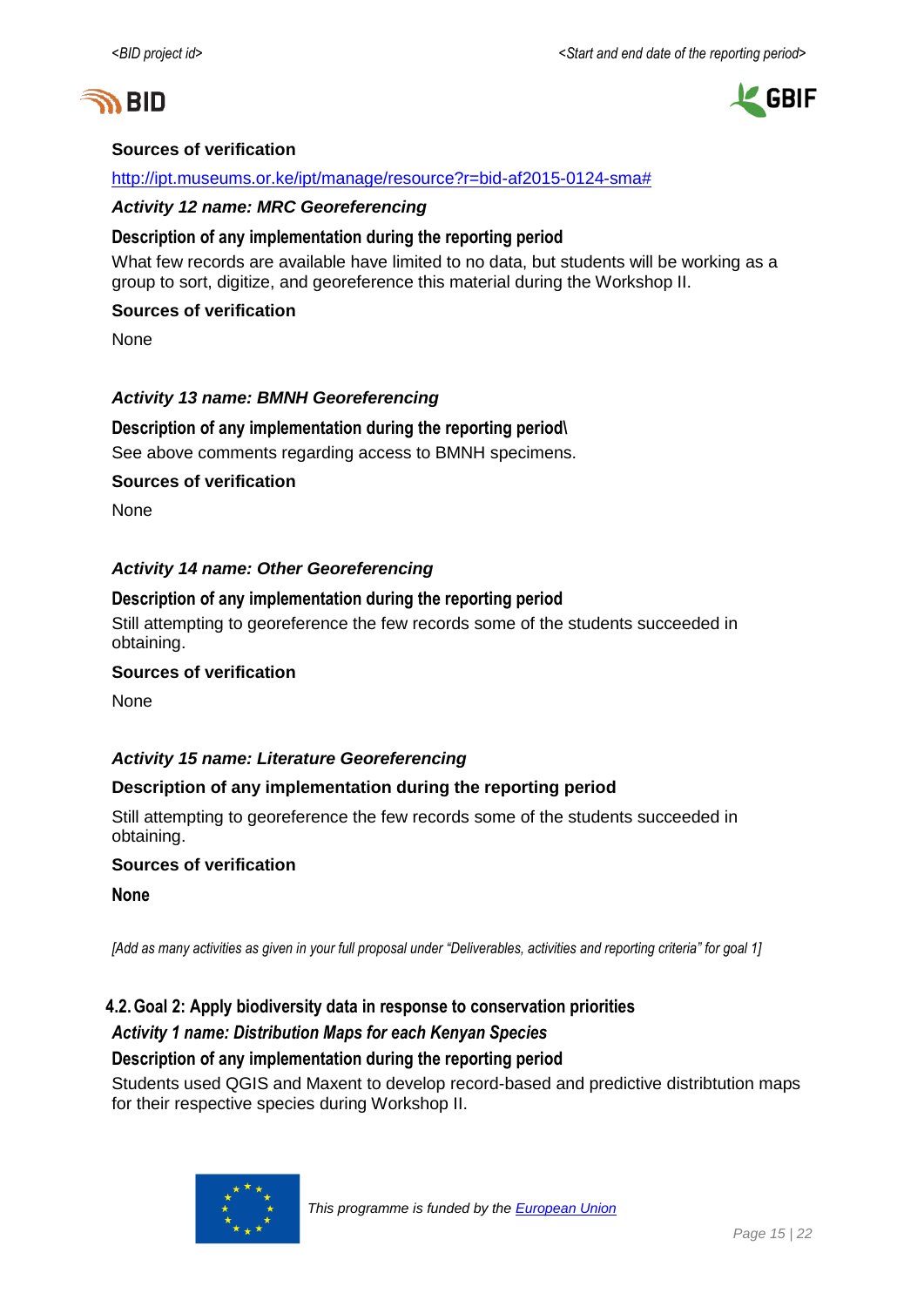



#### **Sources of verification**

Maps to be included in final conservation strategy.

#### *Activity 2 name: Protected area records*

#### **Description of any implementation during the reporting period**

We will sue intercept spatial queries to determine how many records of each of the species occur in Kenya's protected areas. This will be used to provide a list of verified records of occurrence for all 31 species for each protected area, with guidelines on which species could/should occur in the respective protected area based on predictive distribution maps.

#### **Sources of verification**

Maps and tables to be included in final conservation strategy.

#### *Activity 3 name: Conservation prioritization*

#### **Description of any implementation during the reporting period**

Practice runs using Zonation were performed during Workshop II.

#### **Sources of verification**

Maps to be included in final conservation strategy.

#### *Activity 4 name: Gap analysis*

#### **Description of any implementation during the reporting period**

No result achieved yet- will be addressed during development of national conservaiton strategy.

#### **Sources of verification**

Maps to be included in final conservation strategy.

#### *Activity 5 name: Small Carnivore Conservation Strategy*

#### **Description of any implementation during the reporting period**

This one will prove challenging although KWS has expressed interest in continuing to pursue development of such a strategy. Compiling an initial report with maps and suggestions for conservation strategies from the spatial analyses will occur by 30 June 2018. We then plan on hosting a stakeholders meeting to address the strategy with an initial review of the draft to occur in October 2018 at the annual KWS' Carnivore Conservation Conference in Nairobi.

#### **Sources of verification**

None

*[Add as many activities as given in your full proposal under "Deliverables, activities and reporting criteria" for goal 2]*

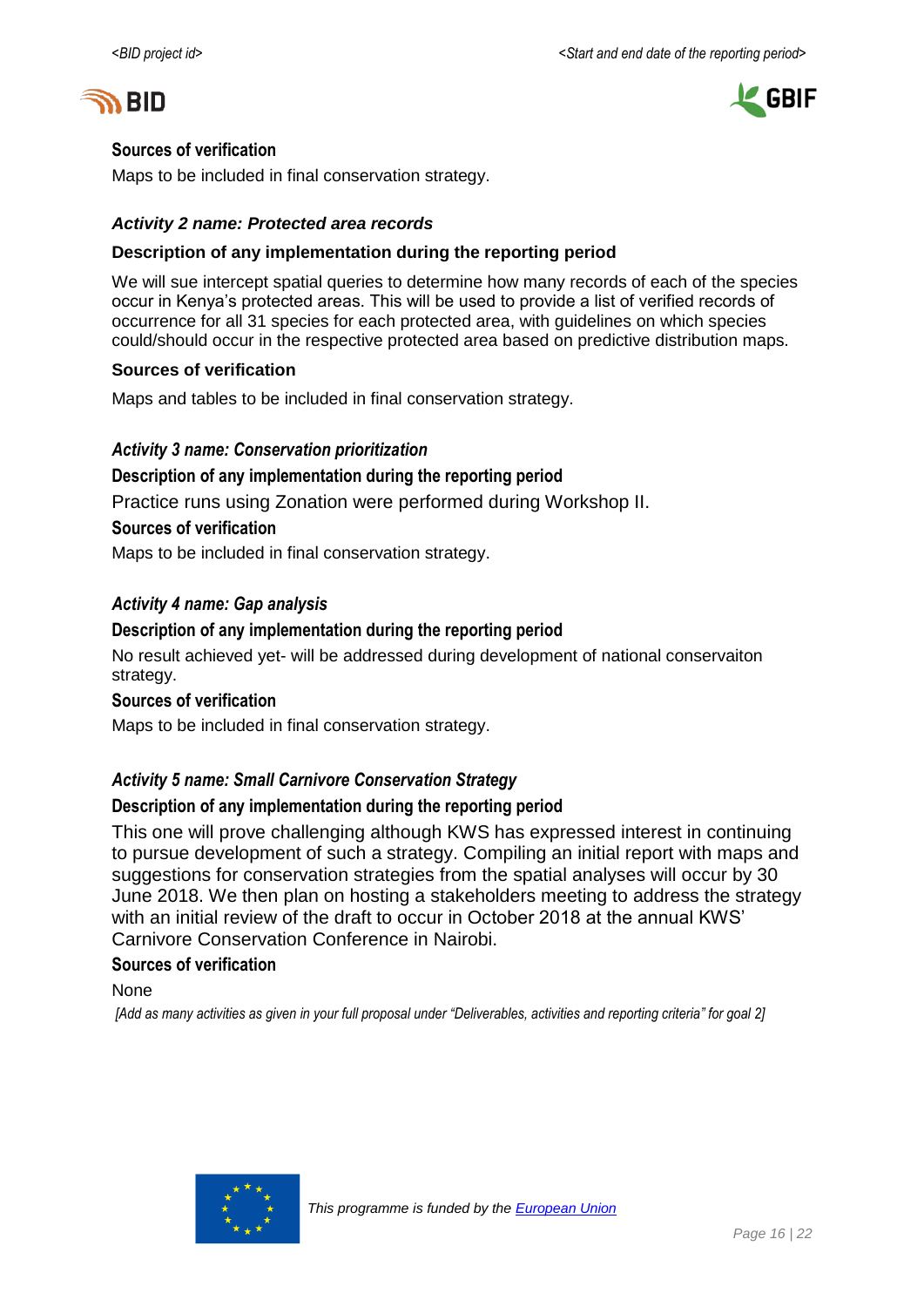# **IN BID**



# **5. Updated calendar for the BID project implementation and evaluation period**

*The calendar should be completed in the same way as in the Full Project Proposal, but should include any expected changes. Provide reasons for any expected changes in section 5.1 'Explanatory Notes'.*

<span id="page-16-0"></span>

| Implementation period (maximum 12 months, starting 1 June 2016 at the earliest) |                |                         |              |                |                 |                |                |   |                  |  |                  |  |  |  |                                                           |  |  |  |                                                                                                                          |
|---------------------------------------------------------------------------------|----------------|-------------------------|--------------|----------------|-----------------|----------------|----------------|---|------------------|--|------------------|--|--|--|-----------------------------------------------------------|--|--|--|--------------------------------------------------------------------------------------------------------------------------|
| Implementation period start date and end date<br>(dd/mm/yy)                     |                | 06/07/2016 - 06/07/2017 |              |                |                 |                |                |   |                  |  |                  |  |  |  |                                                           |  |  |  |                                                                                                                          |
| <b>Activity</b>                                                                 | $\overline{1}$ | $2^{\circ}$             | $\mathbf{3}$ | $\overline{4}$ | $5\overline{)}$ | $6\phantom{a}$ | $\overline{7}$ | 8 |                  |  | 9   10   11   12 |  |  |  | 13   14   15   16   17   18   19   20   21   22   23   24 |  |  |  | <b>Notes</b>                                                                                                             |
| Mid-term evaluation and reporting                                               |                |                         |              |                |                 |                | Χ              |   |                  |  |                  |  |  |  |                                                           |  |  |  |                                                                                                                          |
| Database scheme                                                                 | χ              |                         |              |                |                 |                |                |   |                  |  |                  |  |  |  |                                                           |  |  |  |                                                                                                                          |
| Reporting scheme                                                                | χ              |                         |              |                |                 |                |                |   |                  |  |                  |  |  |  |                                                           |  |  |  |                                                                                                                          |
| Database creation                                                               | X              |                         |              |                |                 |                |                |   |                  |  |                  |  |  |  |                                                           |  |  |  |                                                                                                                          |
| Workshop 1                                                                      |                |                         |              |                |                 |                | Χ              |   |                  |  |                  |  |  |  |                                                           |  |  |  | Delayed from 1st to 6th month                                                                                            |
| Workshop 2                                                                      |                |                         |              |                |                 |                |                |   | Χ                |  |                  |  |  |  |                                                           |  |  |  | 21-26 March 2017 @ MRC                                                                                                   |
| <b>NMK Digitization</b>                                                         |                |                         |              |                |                 |                |                | χ | $\boldsymbol{X}$ |  |                  |  |  |  |                                                           |  |  |  | Nearly complete                                                                                                          |
| <b>MRC Digitization</b>                                                         |                |                         |              |                |                 |                |                | χ | $\sf X$          |  |                  |  |  |  |                                                           |  |  |  | Very few records                                                                                                         |
| <b>BMNH Digitization</b>                                                        |                |                         |              |                |                 |                |                | χ | X                |  |                  |  |  |  |                                                           |  |  |  | BMNH only allowed access to<br>partial records                                                                           |
| <b>Other Digitization</b>                                                       |                |                         |              |                |                 |                |                | Χ | Χ                |  |                  |  |  |  |                                                           |  |  |  | Other sources of information<br>such as data from the SCRAPS<br>project are digitized but need to<br>be uploaded to IPT. |
| <b>KWS Records</b>                                                              |                |                         |              |                |                 |                |                |   |                  |  |                  |  |  |  |                                                           |  |  |  | No real hope of getting records                                                                                          |

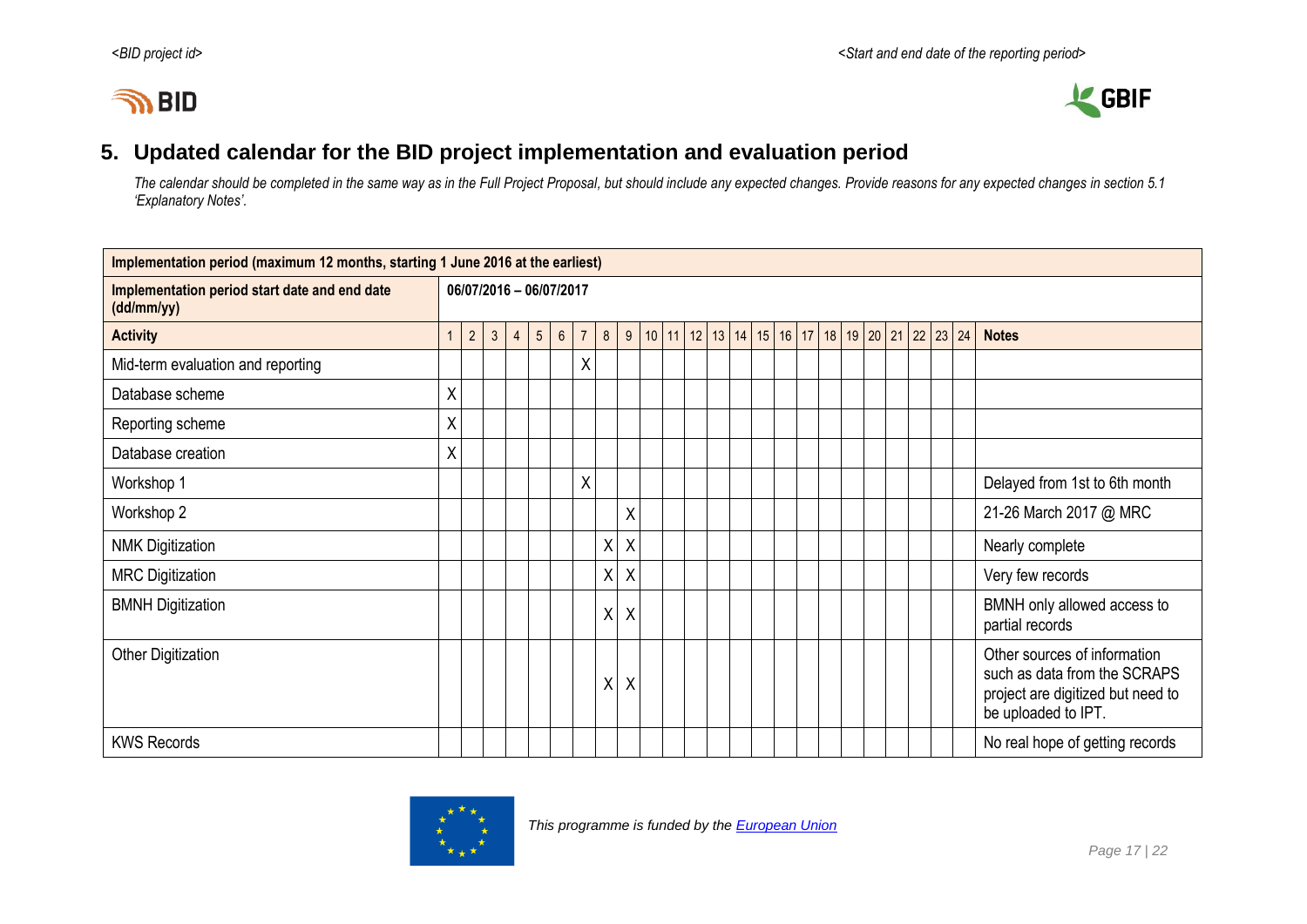| <b>BID</b>                         |                               | <b>GBIF</b>                   |
|------------------------------------|-------------------------------|-------------------------------|
|                                    |                               | from KWS                      |
| On-line Records                    | $\mathsf{X}$<br>$\mathsf{X}$  |                               |
| Literature Records                 | X<br>$\mathsf{X}$             |                               |
| <b>NMK Georeferencing</b>          | X<br>$\mathsf{X}$             | All georeferenced             |
| <b>MRC</b> Georeferencing          | X<br>$\mathsf{X}$             | See above comment             |
| <b>BMNH Georeferencing</b>         | X<br>$\mathsf{X}$             | See above comment             |
| Other Georeferencing               | Χ<br>X                        |                               |
| Literature Georeferencing          | $\mathsf{X}$<br>$\sf X$       |                               |
| <b>Distribution Maps</b>           | $X$ $X$                       | In progress                   |
| Protected Area Records             | $X$ $X$                       | In progress                   |
| <b>Conservation Prioritization</b> | $X$ $X$                       | In progress                   |
| Gap Analysis                       | $X$ $X$                       | In progress                   |
| <b>Conservation Strategy</b>       | $\sf X$<br>$\pmb{\mathsf{X}}$ | Draft strategy by 31 Oct 2018 |

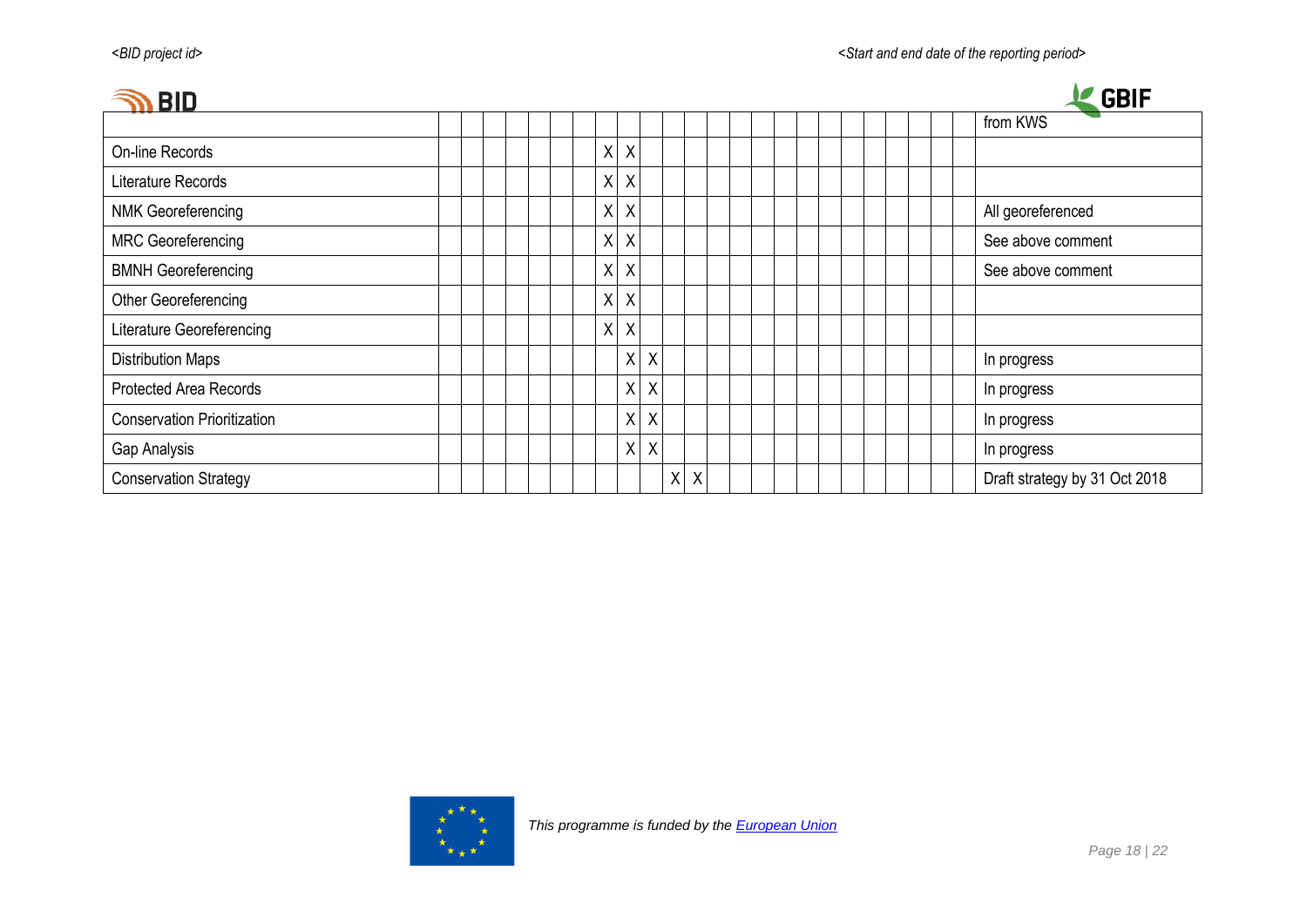



| Evaluation period (maximum 6 months, ending 31 December 2017 at the latest) |                     |            |              |                |                |  |                                                                                            |  |
|-----------------------------------------------------------------------------|---------------------|------------|--------------|----------------|----------------|--|--------------------------------------------------------------------------------------------|--|
| Evaluation period start date and end date<br>(dd/mm/yy)                     | 01/08/17 - 31/10/17 |            |              |                |                |  |                                                                                            |  |
| <b>Activity</b>                                                             |                     | $\sqrt{2}$ | $\mathbf{3}$ | $\overline{4}$ | 5 <sup>5</sup> |  | 6 Notes                                                                                    |  |
| Final financial and narrative reporting                                     |                     | Χ          |              |                |                |  |                                                                                            |  |
| Verification of functionality of reporting system                           |                     |            |              |                |                |  |                                                                                            |  |
| Publication of Conservation Strategy                                        |                     |            | Χ            |                |                |  | Timed to be released with the annual KWS Carnivore Conservation Conference held in October |  |
| Peer-reviewed Publication of Results                                        |                     |            | χ            |                |                |  |                                                                                            |  |
|                                                                             |                     |            |              |                |                |  |                                                                                            |  |

# **5.1.Explanatory notes:**

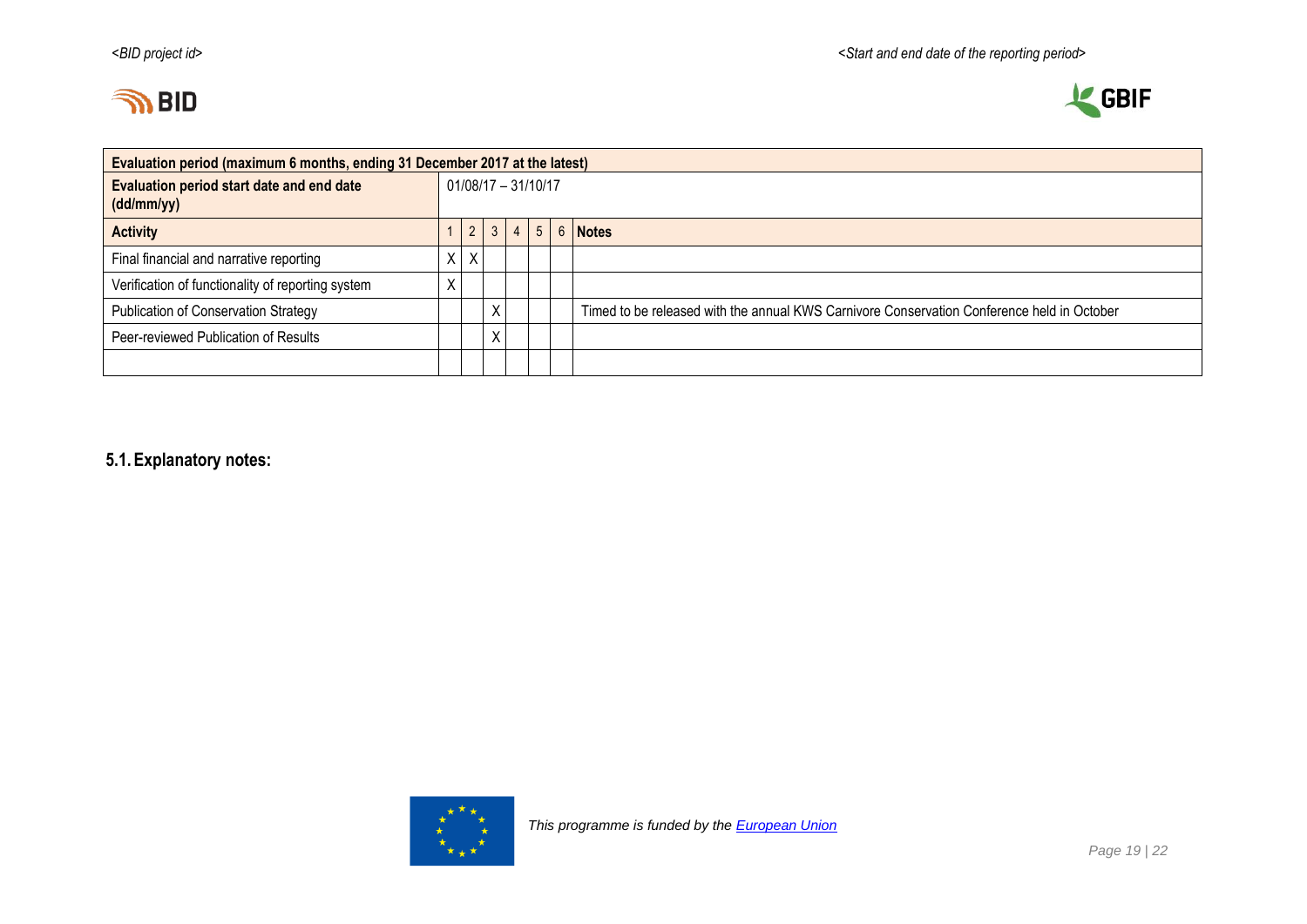



# <span id="page-19-0"></span>**6. Sustainability plans**

*Explain the approach that will be taken to ensure the sustainability of the project's results after the end of your project (500 words maximum)*

I plan to continue working with our partners to see this project through to the end, i.e., accumulation of our digittized results into a National Conservation Strategy for Kenya's 31 species of small carnivores. Although this will take more time than originally anticipated, I am heavily invested in this project already and would like to see some tangible and useful outputs produced from our efforts and thus am highly motivated to continue with this work. The NMK GBIF team is well organized and on top of things and my continued work with them and other NMK colleagues will ensure these data remain up to date and accessible to the public. I plan on continuing to work on small carnivores in Kenya for the foreseeable future and already am supervising two additional students working on small carnivore projects in the country. My position as the Negaunee Collections Manager of Mammals at the Field Museum of Natural History puts me in a unique position to keep my finger on the pulse of this project as it encompasses many aspects of my day to day job, e.g., maintaining our IPT Resource, georeferencing our collection, and training in digitization and biodiversity informatics. It also would be in the best interest of the museum to see these data go on to be used for applied conservation efforts in Africa and thus I feel like I will be uniquely able to dedicate a substantial amount of time to see this project through to the end.

# <span id="page-19-1"></span>**7. Beneficiaries/affiliated entities and other cooperation**

#### **7.1.Relationship with project partners**

*Please describe the relationship between your project coordinating team/institution and your project partners, and with any other organisations involved in implementing your BID project.*

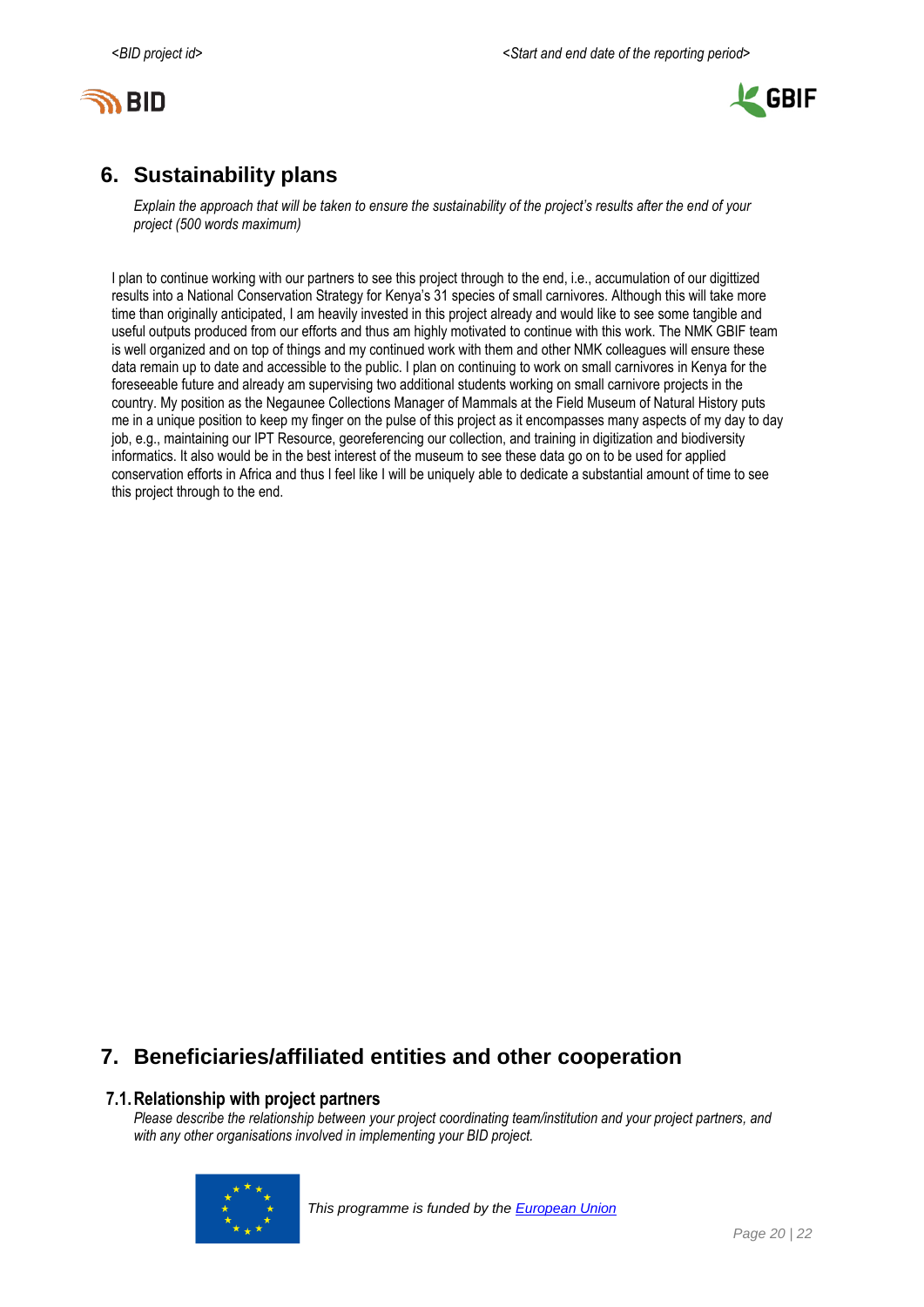



Our project unites NGOs, government institutions, and universities to work towards developing a conservation strategy for Kenya's small and often neglected carnivores. The initial stages of the project have seen strong collaborations between Mpala Research Centre and the National Museums of Kenya and Karatina University. Kenya Wildlife Service's contributions and partnership will become more prevalent as we move into using the digitized data to develop a conservation plan. One of the most important outcomes of this project will be exposing students to one of the organizational chains in conservation, notably progression from research (MRC) to data repositories (NMK) and finally government policy (KWS). We are also hoping to work more closely with Wycliffe Mutero, head of KWS GIS program, to ensure we obtain the maximum number of small carnivore records for use in our predictive modelling/mapping of country-wide distributions.

#### **7.2.Links to other projects and actions**

*Where applicable, outline any links and synergies you have developed with other actions, e.g. GBIF nodes, other BID funded projects, etc. If your organization has received previous grants in view of strengthening the same target group, how far has your BID project been able to build upon/complement the previous project(s) ?*

No result achieved yet.

### <span id="page-20-0"></span>**8. Visibility**

*Please refer to th[e BID guidelines](http://bid.gbif.org/en/community/communication-guidelines/)*

#### **8.1.Visibility of the BID project**

*How is the visibility of your BID project being ensured?*

#### **Short summary**

We are using social media (Twitter, Facebook) to deliver the message about our project as well as having the workshops at an institution currently hosting students and faculty from more than 5 Universities and 3 countries. We will work to raise awareness of the projects goals and objectives as we move from the mobilization to implementation stage.

#### **Sources of verification**

#### **8.2.Visibility of the EU contribution**

*How is the visibility of the EU contribution being ensured within your project implementation?*

#### **Short summary**

Inclusion of the EU flag and a statement describing how the EU funded this work has been included in all documents and presentations put together thus far.

#### **Sources of verification**